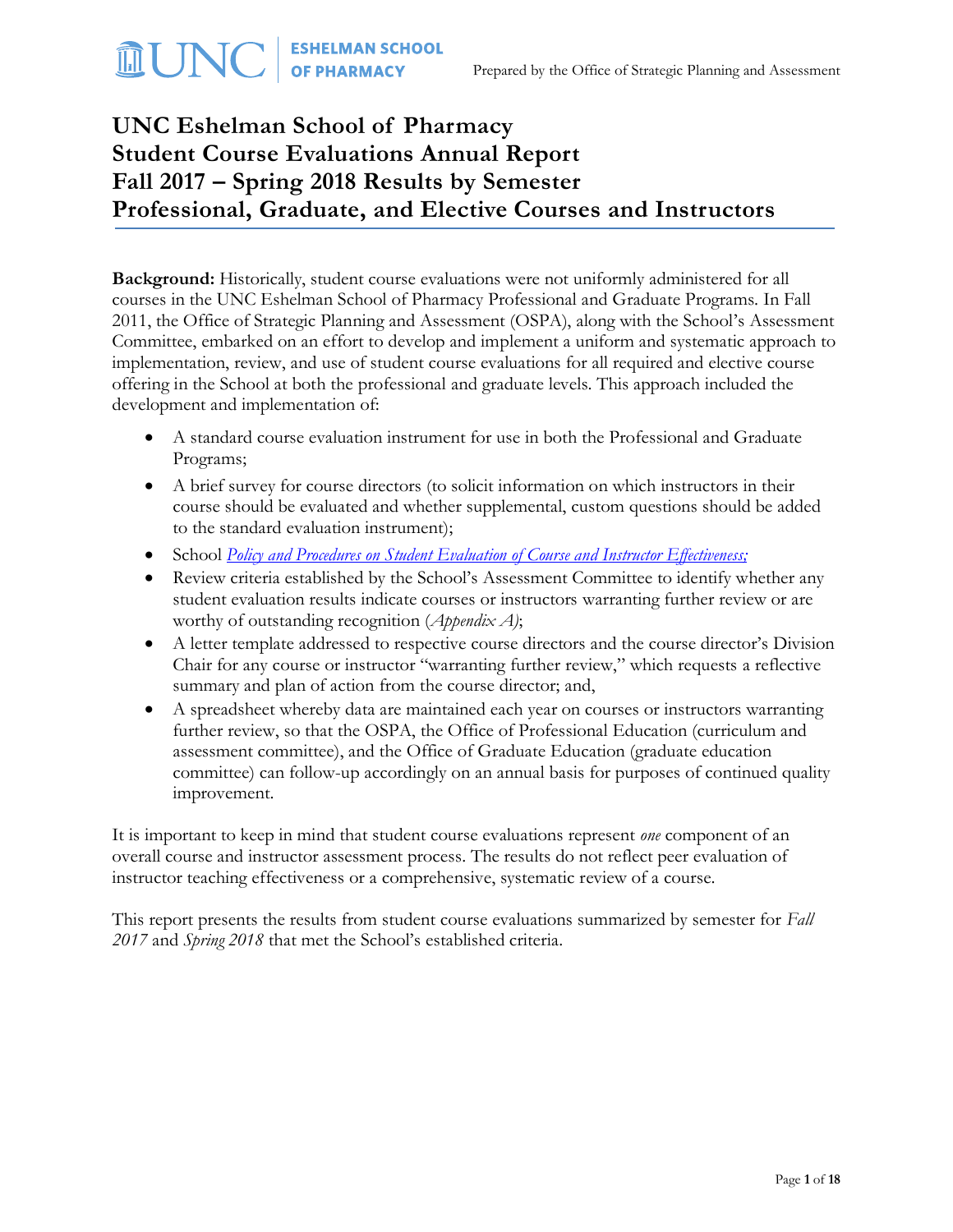## **Fall 2017 Student Course Evaluations Summary Report**

The School's *[Policy and Procedures on Student Evaluation of Course and Instructor Effectiveness](http://faopharmacy.unc.edu/files/2015/05/Course-Evaluation-Policy-and-Procedures-5-7-141.pdf)* states that the Office of Strategic Planning and Assessment, using established criteria, will review all student course evaluation results to determine whether any courses or instructors warrant further review or are worthy of recognition *(Appendix A).*

This report presents a summary of the *Fall 2017* student course evaluation results that met the School's established review criteria. The following tables specify the number of courses and instructors evaluated, the number and percentage of courses and instructors *warranting further review*; and the number and percentage of courses and instructors *worthy of recognition*.

It is important to keep in mind that student course evaluations represent *one* component of an overall course and instructor assessment process. The results do not reflect peer evaluation of instructor teaching effectiveness or a comprehensive, systematic review of a course.

| Fall 2017 Overall Response Rates |           |  |  |  |
|----------------------------------|-----------|--|--|--|
| $\frac{\theta}{a}$               |           |  |  |  |
| <b>Professional Courses</b>      | 54.89%    |  |  |  |
| <b>Graduate Courses</b>          | 81.16%    |  |  |  |
| Elective Courses <sup>1</sup>    | $41.11\%$ |  |  |  |

<sup>1</sup>Elective Courses can be Professional and/or Graduate.

| Fall 2017 Courses |                             |                               |               |                              |          |  |
|-------------------|-----------------------------|-------------------------------|---------------|------------------------------|----------|--|
| <b>COURSES</b>    | <b>Courses</b><br>Evaluated | <b>Warrant Further Review</b> |               | <b>Worthy of Recognition</b> |          |  |
|                   |                             |                               | $\frac{0}{0}$ |                              |          |  |
| Professional      | 18                          |                               | $11.11\%$     |                              | $5.56\%$ |  |
| Graduate          |                             |                               | $9.09\%$      |                              | $0.00\%$ |  |
| <b>Electives</b>  |                             | 25.00%<br>$12.50\%$           |               |                              |          |  |

| Fall 2017 Instructors |                                                |  |                                     |    |                                    |  |
|-----------------------|------------------------------------------------|--|-------------------------------------|----|------------------------------------|--|
| <b>INSTRUCTORS</b>    | <i>Instructors</i><br>Evaluated <sup>2,3</sup> |  | Warrant Further Review <sup>4</sup> |    | Worthy of Recognition <sup>5</sup> |  |
|                       | #                                              |  | $\frac{0}{0}$                       |    | $\frac{0}{0}$                      |  |
| Professional          | 75                                             |  | $0.00\%$                            | 20 | 26.67%                             |  |
| Graduate              | 43                                             |  | $0.00\%$                            | 20 | 46.51%                             |  |
| <b>Electives</b>      |                                                |  | $0.00\%$                            |    | 57.14%                             |  |

<sup>2</sup> Course Directors identify instructors to be evaluated; there are no requirements on number of contact hours taught in order to be evaluated.

<sup>3</sup>If an instructor was evaluated in more than one course, s/he is only counted once.

<sup>4</sup>If an instructor met "warrants further review" criteria more than once, s/he is only counted once.

<sup>5</sup>If an instructor met "worthy of recognition" criteria more than once, s/he is only counted once.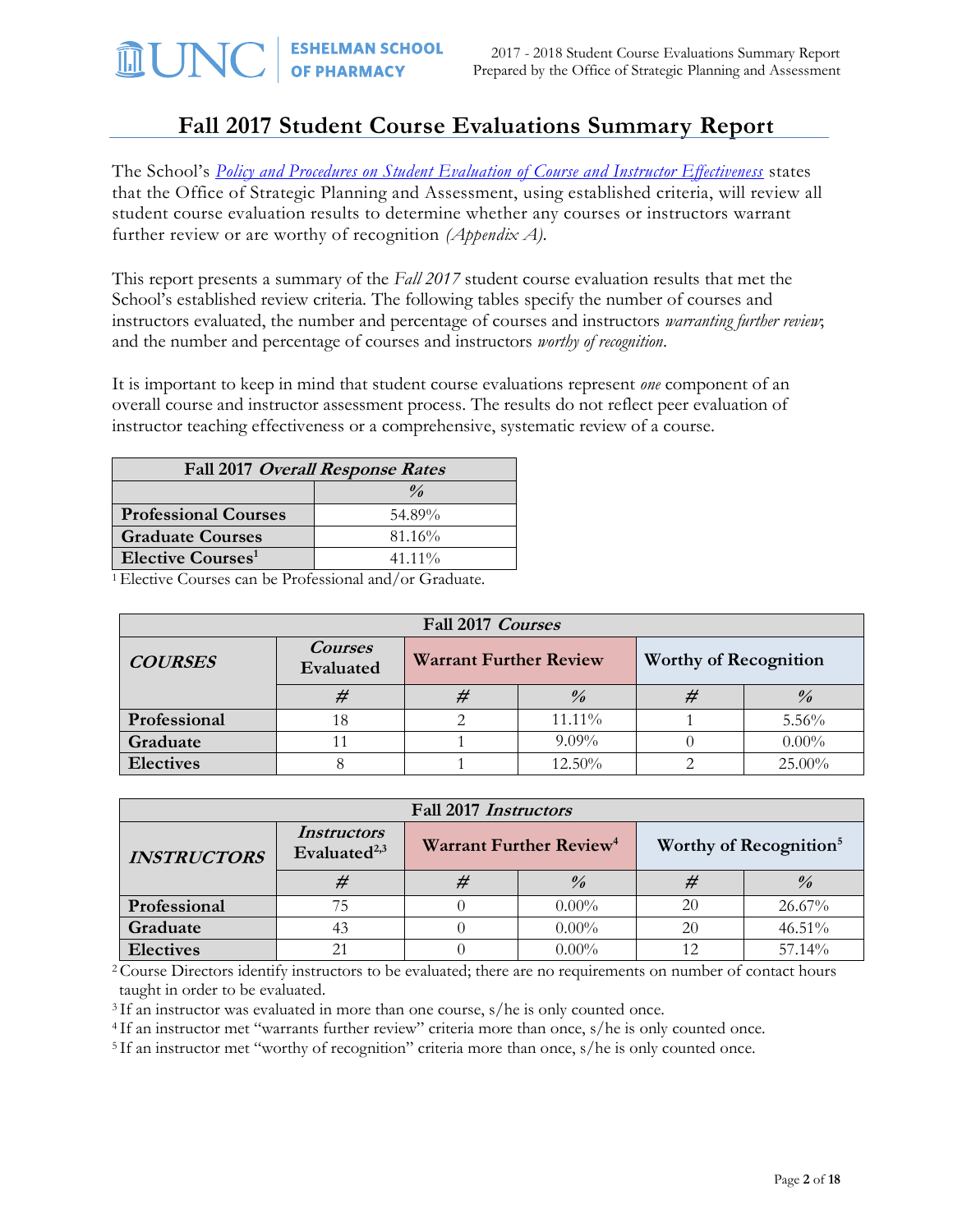## **PROFESSIONAL PROGRAM**

| Fall 2017 Professional Program: Courses |                                                               |                 |  |           |  |
|-----------------------------------------|---------------------------------------------------------------|-----------------|--|-----------|--|
| Courses<br>Evaluated                    | <b>Worthy of Recognition</b><br><b>Warrant Further Review</b> |                 |  |           |  |
|                                         |                                                               | $\sqrt{\alpha}$ |  |           |  |
|                                         |                                                               | $11.11\%$       |  | $-5.56\%$ |  |

| <b>Fall 2017 Professional Program</b><br><b>Courses: Warrant Further Review</b>                   |                                |                             |                                |                        |  |
|---------------------------------------------------------------------------------------------------|--------------------------------|-----------------------------|--------------------------------|------------------------|--|
| Course<br>Year<br><b>Course Title</b><br><b>Course Director</b><br><b>Response Rate</b><br>Number |                                |                             |                                |                        |  |
| PY <sub>2</sub>                                                                                   | Removed for<br>confidentiality | Removed for confidentiality | Removed for<br>confidentiality | 77 out of 142 (54.23%) |  |
| PY3                                                                                               | Removed for<br>confidentiality | Removed for confidentiality | Removed for<br>confidentiality | 62 out of 145 (42.76%) |  |

| Fall 2017 Professional Program<br><b>Courses: Worthy of Recognition</b> |                                |                             |                                |                        |  |
|-------------------------------------------------------------------------|--------------------------------|-----------------------------|--------------------------------|------------------------|--|
| Course<br>Year<br><b>Course Title</b><br>Number                         |                                |                             | <b>Course Director</b>         | <b>Response Rate</b>   |  |
| PY1                                                                     | Removed for<br>confidentiality | Removed for confidentiality | Removed for<br>confidentiality | 99 out of 154 (64.29%) |  |

| Fall 2017 Professional Program: Instructors |               |                                           |  |                                    |  |
|---------------------------------------------|---------------|-------------------------------------------|--|------------------------------------|--|
| Instructors<br>Evaluated <sup>6,7</sup>     |               | <b>Warrant Further Review<sup>8</sup></b> |  | Worthy of Recognition <sup>9</sup> |  |
|                                             | $\frac{0}{0}$ |                                           |  |                                    |  |
|                                             |               | ን በበ%                                     |  | $26.67\%$                          |  |

<sup>6</sup>Course Directors identify instructors to be evaluated by students; there are no requirements on number of contact hours taught in order to be evaluated. Therefore, some instructors may have taught only one class session; whereas, other instructors may have taught numerous times in one or more courses.

<sup>7</sup> If an instructor was evaluated in more than one course, in a given Program or Course Type, she is only counted once.

<sup>8</sup> If an instructor met "warrants further review" criteria more than once, in a given Program or Course Type, s/he is only counted once.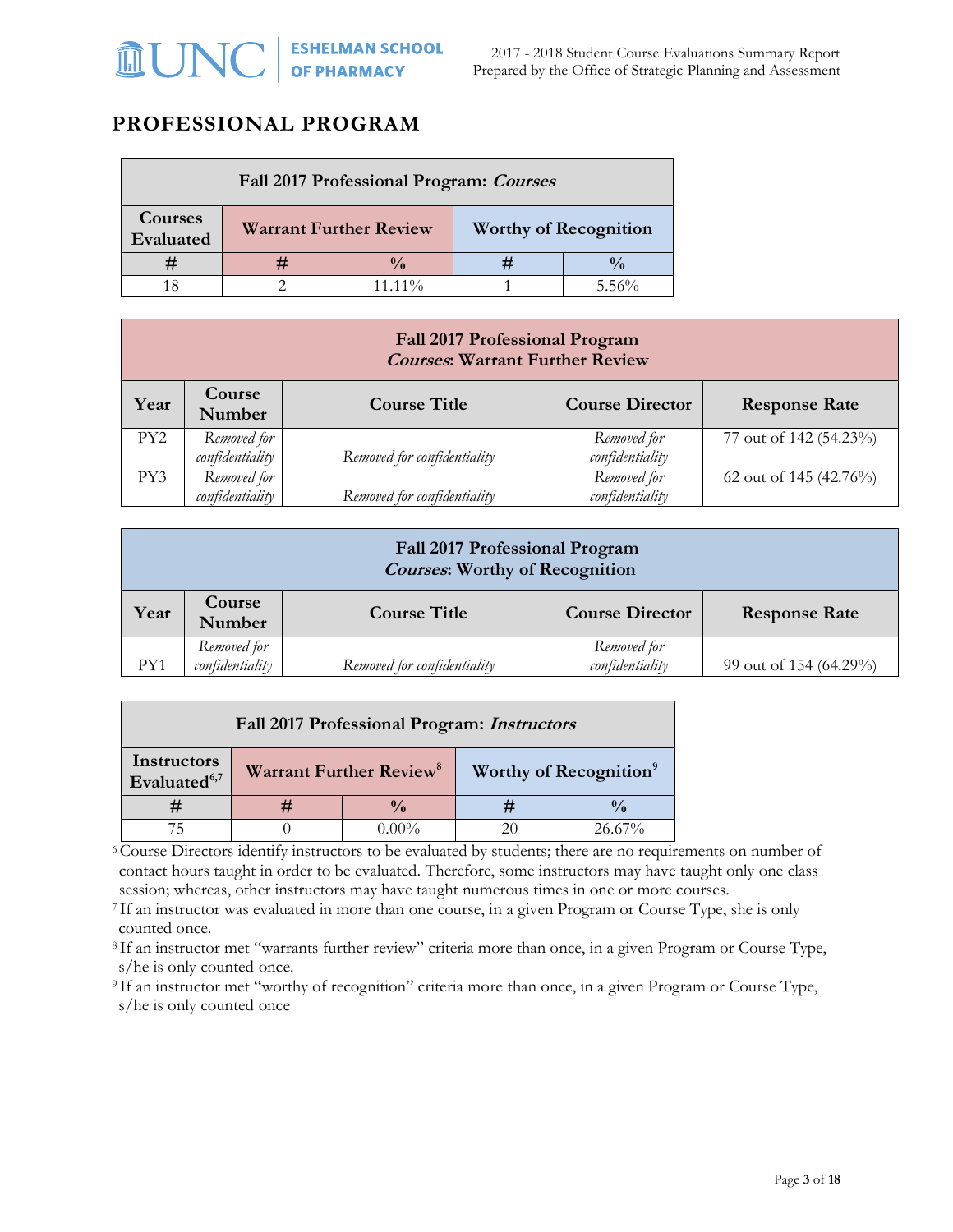

| <b>Fall 2017 Professional Program</b><br><b>Instructors: Warrant Further Review</b> |                                                                               |                  |                                                                                   |                             |  |
|-------------------------------------------------------------------------------------|-------------------------------------------------------------------------------|------------------|-----------------------------------------------------------------------------------|-----------------------------|--|
| Year                                                                                | Instructor                                                                    | Course<br>Number | <b>Course Title</b>                                                               | <b>Response Rate</b>        |  |
|                                                                                     |                                                                               |                  | No professional program instructors met the criteria for warrants further review. |                             |  |
|                                                                                     |                                                                               |                  |                                                                                   |                             |  |
| <b>Fall 2017 Professional Program</b><br><b>Instructors:</b> Worthy of Recognition  |                                                                               |                  |                                                                                   |                             |  |
| Year                                                                                | Course<br><b>Course Title</b><br>Instructor<br><b>Response Rate</b><br>Number |                  |                                                                                   |                             |  |
| PY1                                                                                 | Nate Hathaway                                                                 | PHCY 500         | Pharmacy Bridging Course                                                          | 105 out of 154 (68.18%)     |  |
| PY1                                                                                 | Andrew Lee                                                                    | PHCY 500         | Pharmacy Bridging Course                                                          | 105 out of 154 (68.18%)     |  |
| PY1                                                                                 | Jacqui McLaughlin                                                             | PHCY 500         | Pharmacy Bridging Course                                                          | 105 out of 154 (68.18%)     |  |
| PY1                                                                                 | Adam Persky                                                                   | PHCY 500         | Pharmacy Bridging Course                                                          | $105$ out of $154$ (68.18%) |  |

| Year             | Instructor          | Course<br>Number | <b>Course Title</b>            | <b>Response Rate</b>                |
|------------------|---------------------|------------------|--------------------------------|-------------------------------------|
| PY1              | Nate Hathaway       | PHCY 500         | Pharmacy Bridging Course       | 105 out of 154 (68.18%)             |
| PY1              | Andrew Lee          | PHCY 500         | Pharmacy Bridging Course       | 105 out of 154 (68.18%)             |
| PY1              | Jacqui McLaughlin   | PHCY 500         | Pharmacy Bridging Course       | 105 out of 154 (68.18%)             |
| $\overline{PY1}$ | Adam Persky         | PHCY 500         | Pharmacy Bridging Course       | 105 out of 154 (68.18%)             |
| $\overline{PY1}$ | Mary Mcclurg        | PHCY 501         | On Becoming a Pharmacist       | 88 out of 154 (57.14%)              |
| PY1              | Mollie Scott        | PHCY 501         | On Becoming a Pharmacist       | 88 out of 154 (57.14%)              |
| $\overline{PY1}$ | Robert Dupuis       | PHCY 502         | Pathophys Human Disease        | 99 out of 154 (64.29%)              |
| PY1              | Suzie Harris        | PHCY 502         | Pathophys Human Disease        | 99 out of 154 (64.29%)              |
| PY1              | Carol Otey          | PHCY 502         | Pathophys Human Disease        | $\overline{99}$ out of 154 (64.29%) |
| PY1              | Jo Ellen Rodgers    | PHCY 502         | Pathophys Human Disease        | 99 out of 154 (64.29%)              |
| $\overline{PY1}$ | Mike Jarstfer       | PHCY 503         | Molec Found Drug Action        | 82 out of 154 (53.25%)              |
| PY1              | Heidi Anksorus      | PHCY 505         | Medical Terminology 1          | 87 out of 154 (56.49%)              |
| PY1              | Heidi Anksorus      | PHCY 507         | Pharmaceutical Calculations 1  | 82 out of 154 (53.25%)              |
| PY1              | Macary Marciniak    | PHCY 509         | Immunization Cert Train        | 76 out of 154 (49.35%)              |
| PY1              | Dennis Williams     | PHCY 509         | Immunization Cert Train        | 76 out of 154 (49.35%)              |
| $\overline{PY1}$ | Amanda Savage       | PHCY 513L        | Pharmaceutical Compounding     | 80 out of 154 (51.95%)              |
| $\overline{PY1}$ | Robert Shrewsbury   | PHCY 513L        | Pharmaceutical Compounding     | 80 out of 154 (51.95%)              |
| $\overline{PY2}$ | Heidi Anksorus      | PHCY 601L        | Patient Care Lab               | 78 out of 142 (54.93%)              |
| PY <sub>2</sub>  | Jay Campbell        | PHCY 609         | Us Healthcare System           | 73 out of 142 (51.41%)              |
| PY <sub>2</sub>  | <b>Jon Easter</b>   | PHCY 609         | Us Healthcare System           | 73 out of 142 (51.41%)              |
| PY <sub>2</sub>  | <b>Mollie Scott</b> | PHCY 609         | Us Healthcare System           | 73 out of 142 (51.41%)              |
| $\overline{PY2}$ | <b>Ben Urick</b>    | PHCY 609         | Us Healthcare System           | 73 out of 142 (51.41%)              |
| $\overline{PY2}$ | Daniel Crona        | PHCY 611         | Applied Clinical Pharmacology  | 122 out of 142 (85.92%)             |
| PY <sub>2</sub>  | Robert Dupuis       | PHCY 611         | Applied Clinical Pharmacology  | 122 out of 142 (85.92%)             |
| PY <sub>2</sub>  | Suzie Harris        | PHCY 611         | Applied Clinical Pharmacology  | 122 out of 142 (85.92%)             |
| PY <sub>2</sub>  | Jo Ellen Rodgers    | PHCY 611         | Applied Clinical Pharmacology  | 122 out of 142 (85.92%)             |
| PY <sub>2</sub>  | Mollie Scott        | PHCY 611         | Applied Clinical Pharmacology  | 122 out of 142 (85.92%)             |
| PY <sub>2</sub>  | Dennis Williams     | PHCY 611         | Applied Clinical Pharmacology  | 122 out of 142 (85.92%)             |
| PY <sub>2</sub>  | Phil Rodgers        | PHCY 617         | Patient Care Experience        | 68 out of 142 (47.89%)              |
| PY <sub>2</sub>  | Carla White         | PHCY 617         | Patient Care Experience        | 68 out of 142 (47.89%)              |
| PY <sub>2</sub>  | Suzie Harris        | PHCY 630         | Foundations of Pharmacotherapy | 68 out of 142 (47.89%)              |
| PY <sub>2</sub>  | Ashley Marx         | PHCY 630         | Foundations of Pharmacotherapy | 68 out of 142 (47.89%)              |
| PY <sub>2</sub>  | Jo Ellen Rodgers    | PHCY 630         | Foundations of Pharmacotherapy | 68 out of 142 (47.89%)              |
| PY <sub>2</sub>  | Phil Rodgers        | PHCY 630         | Foundations of Pharmacotherapy | 68 out of 142 (47.89%)              |
| PY <sub>2</sub>  | Dennis Williams     | PHCY 630         | Foundations of Pharmacotherapy | 68 out of 142 (47.89%)              |
| PY3              | Stephanie Kiser     | PHCY 737         | Leadership and Prof Dev II     | 49 out of 142 (34.51%)              |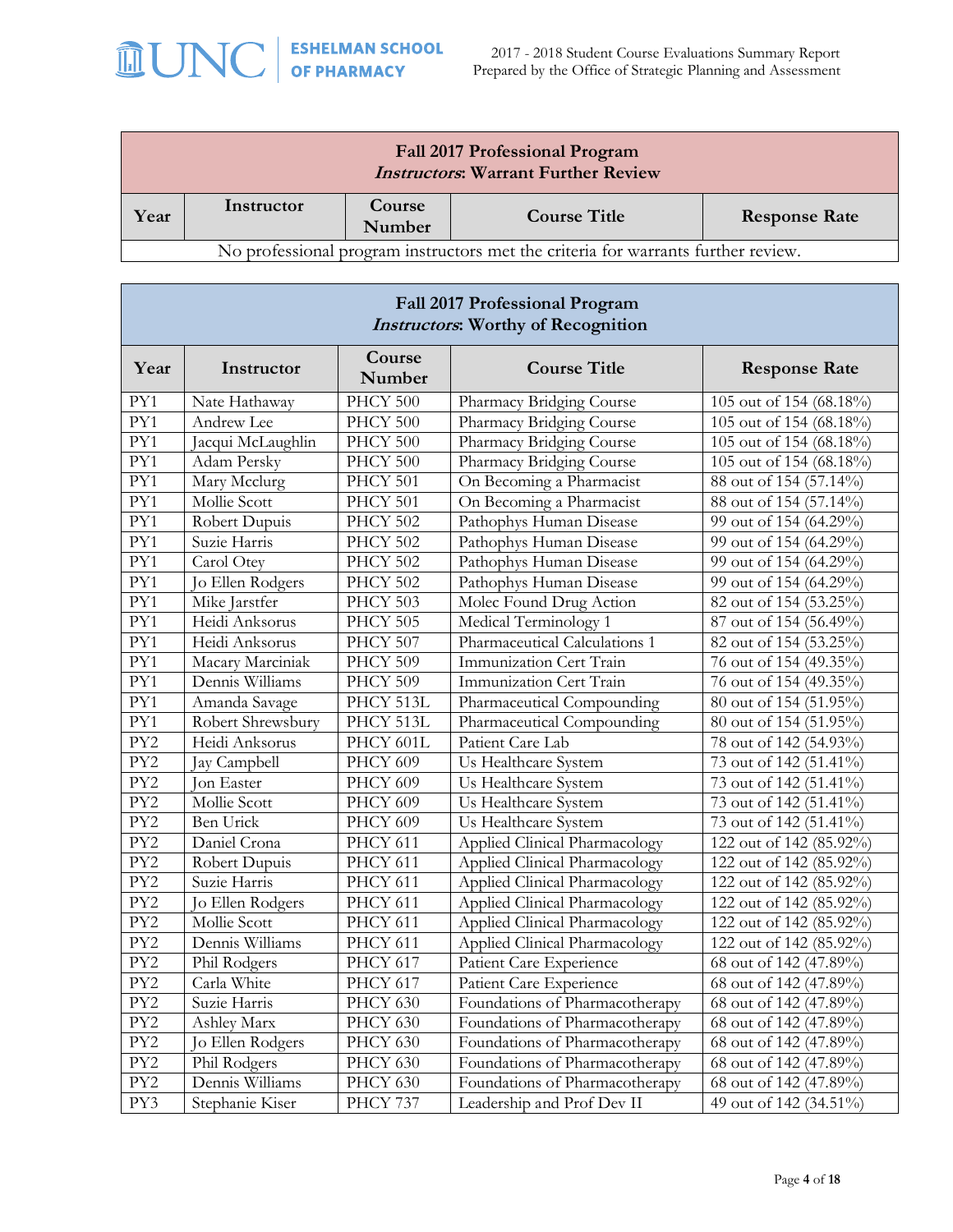| Fall 2017 Professional Program<br><b>Instructors:</b> Worthy of Recognition           |                                                                                             |                 |                                |                        |  |
|---------------------------------------------------------------------------------------|---------------------------------------------------------------------------------------------|-----------------|--------------------------------|------------------------|--|
| Course<br><b>Course Title</b><br>Year<br><b>Response Rate</b><br>Instructor<br>Number |                                                                                             |                 |                                |                        |  |
| PY3                                                                                   | <b>PHCY 732</b><br>62 out of 145 (42.76%)<br>Mollie Scott<br>Integrative Pharmacotherapy II |                 |                                |                        |  |
| PY3                                                                                   | Ashley Marx                                                                                 | <b>PHCY 732</b> | Integrative Pharmacotherapy II | 62 out of 145 (42.76%) |  |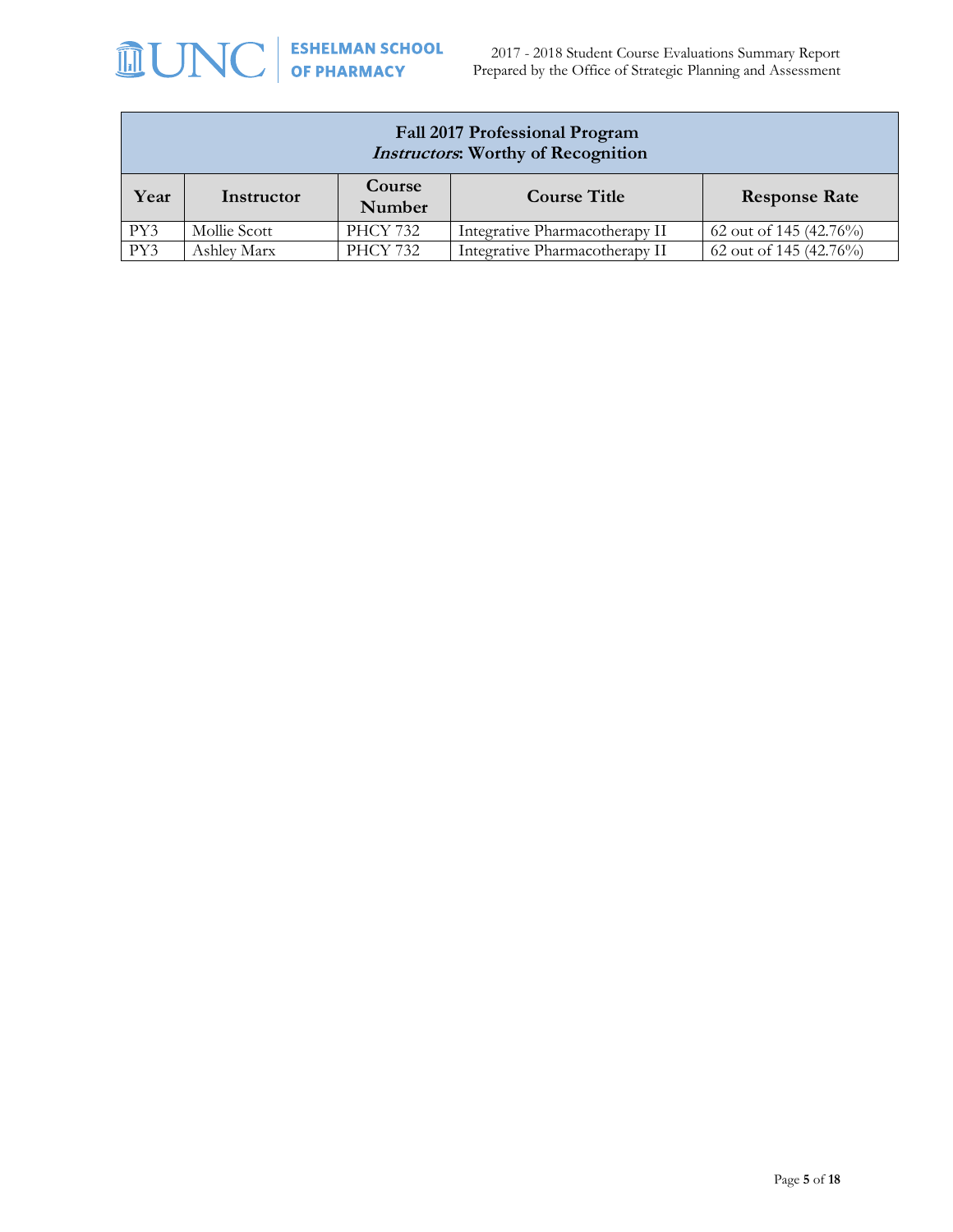### **GRADUATE PROGRAM**

| Fall 2017 Graduate Program: Courses |                                                               |       |  |        |  |
|-------------------------------------|---------------------------------------------------------------|-------|--|--------|--|
| <b>Courses</b><br>Evaluated         | <b>Worthy of Recognition</b><br><b>Warrant Further Review</b> |       |  |        |  |
|                                     |                                                               |       |  |        |  |
|                                     |                                                               | 0.00% |  | $00\%$ |  |

| <b>Fall 2017 Graduate Program</b><br><b>Courses: Warrant Further Review</b>               |                             |                                |                       |  |  |  |
|-------------------------------------------------------------------------------------------|-----------------------------|--------------------------------|-----------------------|--|--|--|
| Course<br><b>Course Title</b><br><b>Course Director</b><br><b>Response Rate</b><br>Number |                             |                                |                       |  |  |  |
| Removed for<br>confidentiality                                                            | Removed for confidentiality | Removed for<br>confidentiality | 10 out of 14 (71.43%) |  |  |  |

| Fall 2017 Graduate Program<br><b>Courses: Worthy of Recognition</b>     |                     |                    |                      |  |  |  |
|-------------------------------------------------------------------------|---------------------|--------------------|----------------------|--|--|--|
| Course<br>Number                                                        | <b>Course Title</b> | Course<br>Director | <b>Response Rate</b> |  |  |  |
| No graduate program courses met the criteria for worthy of recognition. |                     |                    |                      |  |  |  |

| Fall 2017 Graduate Program: <i>Instructors</i>   |               |                                      |                                     |           |  |  |
|--------------------------------------------------|---------------|--------------------------------------|-------------------------------------|-----------|--|--|
| <b>Instructors</b><br>Evaluated <sup>10,11</sup> |               | Warrant Further Review <sup>12</sup> | Worthy of Recognition <sup>13</sup> |           |  |  |
|                                                  | $\frac{0}{0}$ |                                      |                                     |           |  |  |
|                                                  |               | 0.00%                                | 20                                  | $46.51\%$ |  |  |

<sup>10</sup> Course Directors identify instructors to be evaluated by students; there are no requirements on number of contact hours taught in order to be evaluated. Therefore, some instructors may have taught only one class session; whereas, other instructors may have taught numerous times in one or more courses.

<sup>11</sup> If an instructor was evaluated in more than one course, in a given Program or Course Type, s/he is only counted once.

<sup>12</sup>If an instructor met "warrants further review" criteria more than once, in a given Program or Course Type, s/he is only counted once.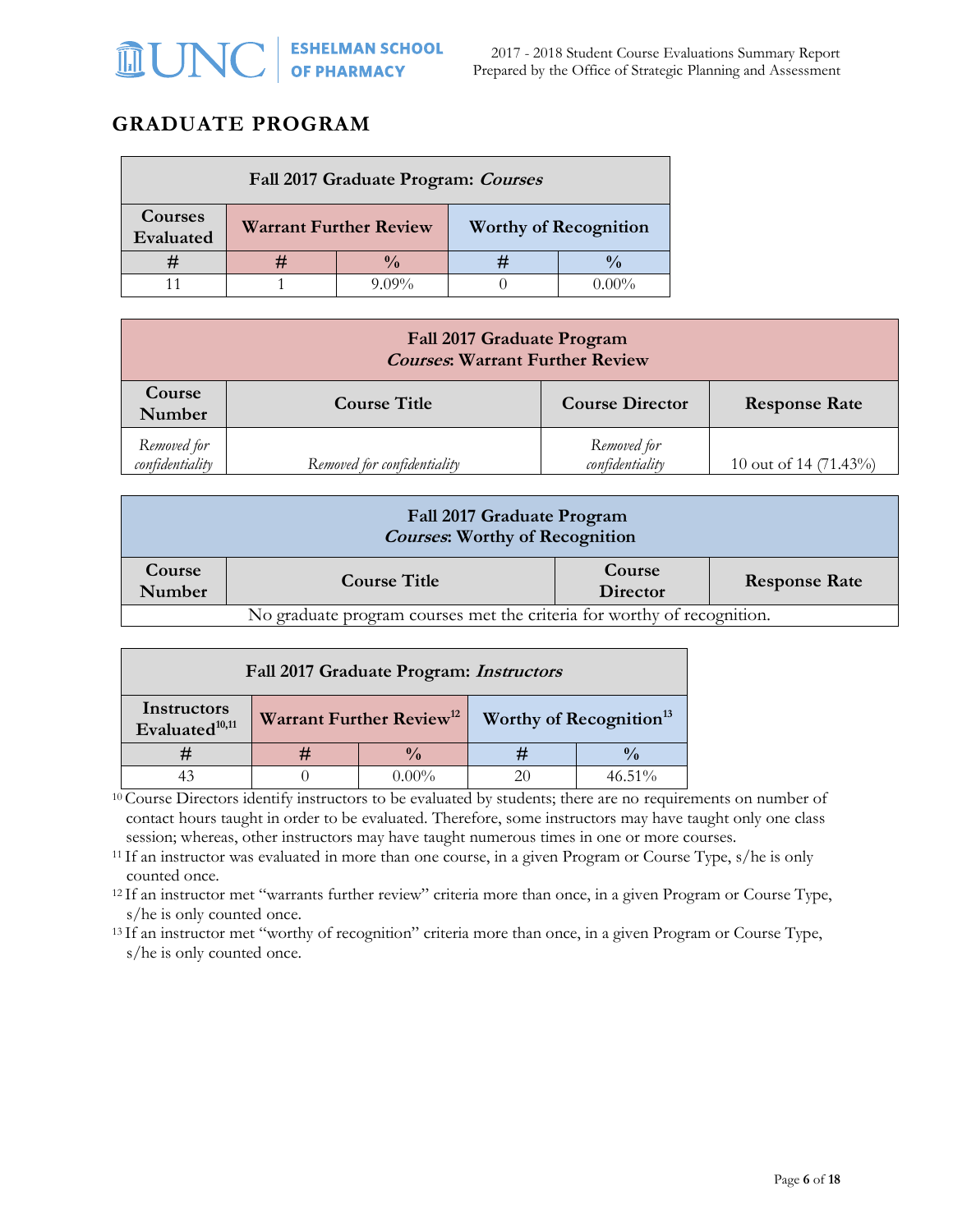

2017 - 2018 Student Course Evaluations Summary Report Prepared by the Office of Strategic Planning and Assessment

| Fall 2017 Graduate Program<br><b>Instructors: Warrant Further Review</b>      |                  |                     |                      |  |  |  |
|-------------------------------------------------------------------------------|------------------|---------------------|----------------------|--|--|--|
| Instructor                                                                    | Course<br>Number | <b>Course Title</b> | <b>Response Rate</b> |  |  |  |
| No graduate program instructors met the criteria for warrants further review. |                  |                     |                      |  |  |  |

| Fall 2017 Graduate Program<br><b>Instructors:</b> Worthy of Recognition |                                         |                                                                               |                        |  |  |
|-------------------------------------------------------------------------|-----------------------------------------|-------------------------------------------------------------------------------|------------------------|--|--|
| Instructor                                                              | Course<br><b>Course Title</b><br>Number |                                                                               | <b>Response Rate</b>   |  |  |
| <b>Albert Bowers</b>                                                    | CBMC 807                                | Molecular Foundations in Chemical Biology                                     | 14 out of 17 (82.35%)  |  |  |
| Olivia Dong                                                             | DPET 833                                | Experimental Design Considerations in Clinical<br>Research                    | 10 out of 15 (66.67%)  |  |  |
| Daniel Gonzalez                                                         | DPET 833                                | Experimental Design Considerations in Clinical<br>Research                    | 10 out of 15 (66.67%)  |  |  |
| Craig Lee                                                               | DPET 833                                | Experimental Design Considerations in Clinical<br>Research                    | 10 out of 15 (66.67%)  |  |  |
| Kim Brouwer                                                             | DPET 853                                | PK Module 1: Phamacokinetic Concepts &<br>Applications                        | 18 out of 25 (72.00%)  |  |  |
| Aaron Anselmo                                                           | <b>MOPH 868</b>                         | Advances in Drug Delivery and Nanomedicine                                    | 10 out of 10 (100%)    |  |  |
| Shawn Hingtgen                                                          | <b>MOPH 868</b>                         | Advances in Drug Delivery and Nanomedicine                                    | 10 out of 10 (100%)    |  |  |
| Samuel Lai                                                              | <b>MOPH 868</b>                         | Advances in Drug Delivery and Nanomedicine                                    | 10 out of 10 (100%)    |  |  |
| Leaf Huang                                                              | <b>MOPH 868</b>                         | Advances in Drug Delivery and Nanomedicine                                    | 10 out of 10 $(100\%)$ |  |  |
| Antonio Bush                                                            | <b>PACE 815</b>                         | Evaluation Research and Project Design                                        | 9 out of 9 (100%)      |  |  |
| Mary Mcclurg                                                            | <b>PACE 815</b>                         | Evaluation Research and Project Design                                        | 9 out of 9 (100%)      |  |  |
| Jackie Zeeman                                                           | <b>PACE 815</b>                         | Evaluation Research and Project Design                                        | 9 out of 9 (100%)      |  |  |
| acqui McLaughlin                                                        | <b>PACE 815</b>                         | Evaluation Research and Project Design                                        | 9 out of 9 (100%)      |  |  |
| Kathryn Morbitzer                                                       | <b>PACE 815</b>                         | Evaluation Research and Project Design                                        | 9 out of 9 (100%)      |  |  |
| Sachiko Ozawa                                                           | <b>PACE 815</b>                         | Evaluation Research and Project Design                                        | 9 out of 9 (100%)      |  |  |
| Michael Decoske                                                         | <b>PACE 833</b>                         | Overview of Health System Pharmacy                                            | 9 out of 9 (100%)      |  |  |
| Scott Savage                                                            | <b>PACE 833</b>                         | Overview of Health System Pharmacy                                            | 9 out of 9 (100%)      |  |  |
| Tracy Heenan                                                            | <b>PHRS 801</b>                         | Foundations for Cross-Disciplinary Training in the<br>Pharmaceutical Sciences | 15 out of 16 (93.75%)  |  |  |
| Ken Pearce                                                              | <b>PHRS 801</b>                         | Foundations for Cross-Disciplinary Training in the<br>Pharmaceutical Sciences | 15 out of 16 (93.75%)  |  |  |
| Aaron Todd                                                              | <b>PHRS 801</b>                         | Foundations for Cross-Disciplinary Training in the<br>Pharmaceutical Sciences | 15 out of 16 (93.75%)  |  |  |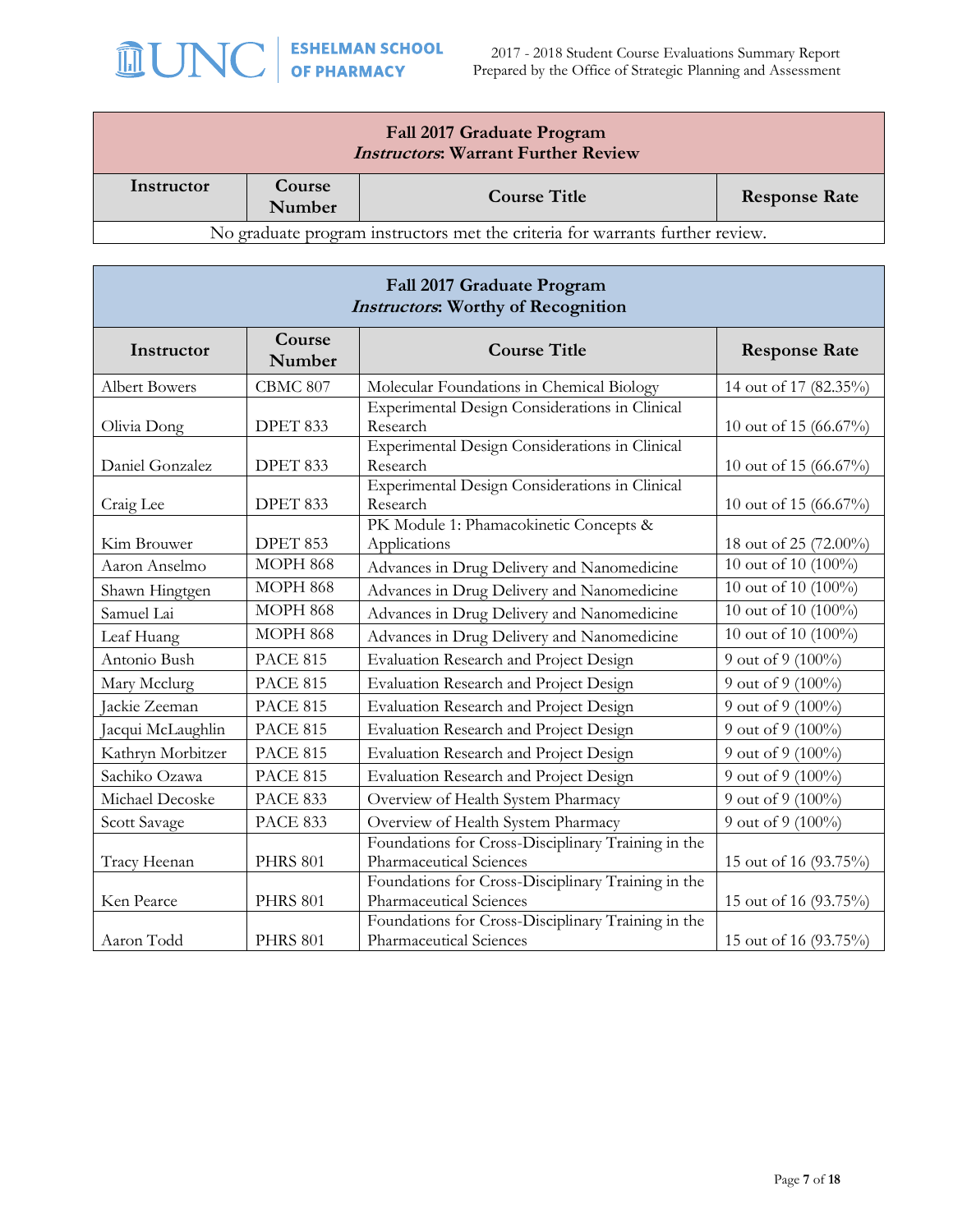## **ELECTIVE COURSES**

| <b>Fall 2017 Elective Courses</b>  |                               |           |  |                              |  |  |
|------------------------------------|-------------------------------|-----------|--|------------------------------|--|--|
| Courses<br>Evaluated <sup>14</sup> | <b>Warrant Further Review</b> |           |  | <b>Worthy of Recognition</b> |  |  |
|                                    | $\frac{0}{\alpha}$            |           |  |                              |  |  |
|                                    |                               | $12.50\%$ |  | 25.00%                       |  |  |

<sup>14</sup>Elective Courses can be Professional and/or Graduate.

| Fall 2017 Elective Courses: Warrant Further Review |                             |                                |                         |  |  |  |
|----------------------------------------------------|-----------------------------|--------------------------------|-------------------------|--|--|--|
| Course<br>Number                                   | <b>Course Title</b>         | <b>Course Director</b>         | <b>Response Rate</b>    |  |  |  |
| Removed for<br>confidentiality                     | Removed for confidentiality | Removed for<br>confidentiality | 2 out of 11 $(18.18\%)$ |  |  |  |

| Fall 2017 Elective Courses: Worthy of Recognition |                                                                       |                              |                       |  |  |  |
|---------------------------------------------------|-----------------------------------------------------------------------|------------------------------|-----------------------|--|--|--|
| Course<br>Number                                  | <b>Course Title</b><br><b>Course Director</b><br><b>Response Rate</b> |                              |                       |  |  |  |
| <b>PHCY 811</b>                                   | Infectious Diseases                                                   | Ashley Marx                  | 14 out of 81 (17.28%) |  |  |  |
| PHCY 812                                          | Pediatric Pharmacotherapy                                             | Shawna Beck<br>Carmen Echols | 23 out of 59 (38.98%) |  |  |  |

| <b>Fall 2017 Elective Instructors</b>                                                                                    |  |  |  |           |  |  |
|--------------------------------------------------------------------------------------------------------------------------|--|--|--|-----------|--|--|
| Instructors<br>Warrant Further Review <sup>17</sup><br>Worthy of Recognition <sup>18</sup><br>Evaluated <sup>15,16</sup> |  |  |  |           |  |  |
|                                                                                                                          |  |  |  |           |  |  |
|                                                                                                                          |  |  |  | $57.14\%$ |  |  |

<sup>15</sup>Course Directors identify instructors to be evaluated by students; there are no requirements on number of contact hours taught in order to be evaluated. Therefore, some instructors may have taught only one class session; whereas, other instructors may have taught numerous times in one or more courses.

<sup>16</sup> If an instructor was evaluated in more than one course, in a given Program or Course Type, s/he is only counted once.

<sup>17</sup> If an instructor met "warrants further review" criteria more than once, in a given Program or Course Type, s/he is only counted once.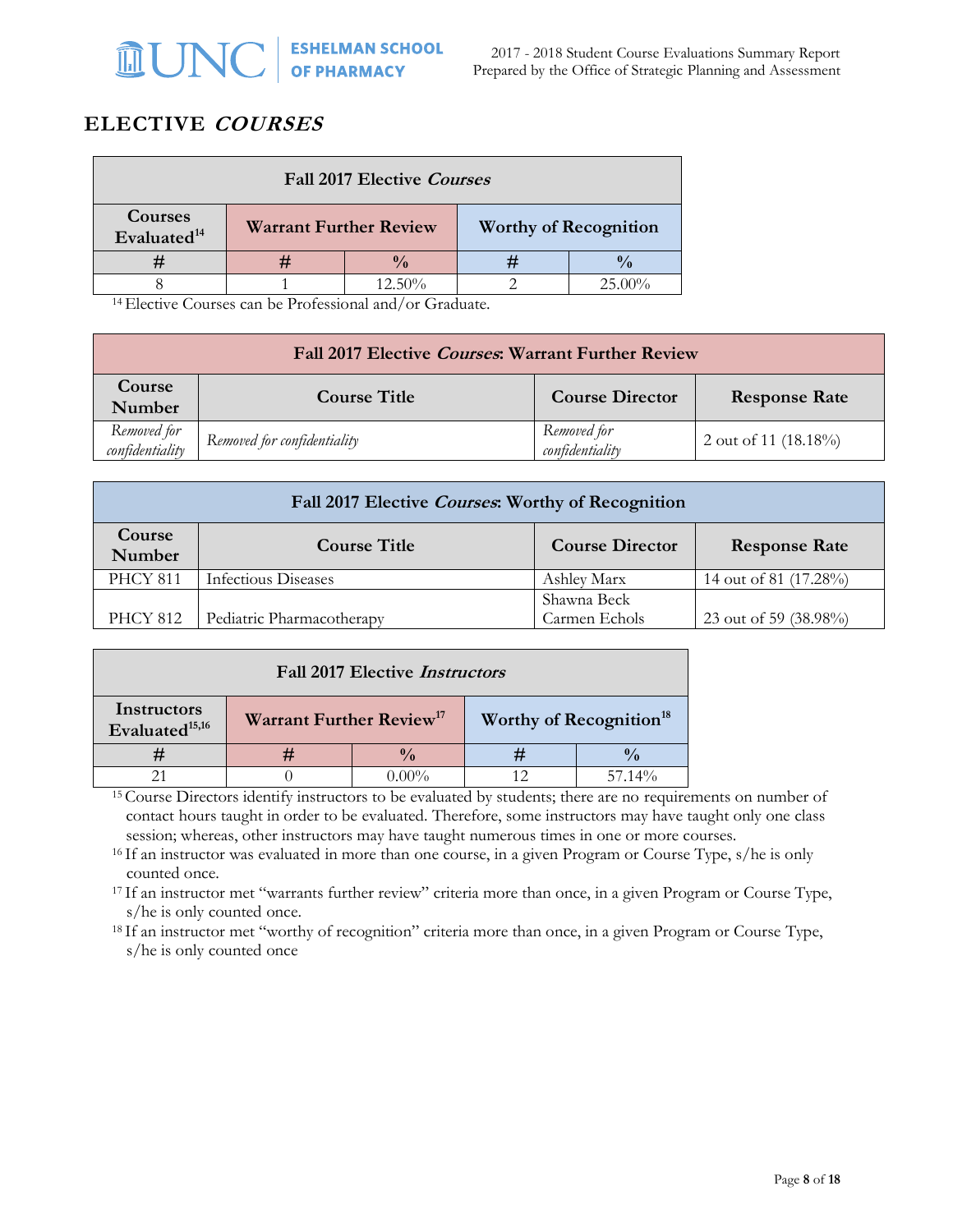2017 - 2018 Student Course Evaluations Summary Report Prepared by the Office of Strategic Planning and Assessment

| Fall 2017 Elective <i>Instructors</i> : Warrant Further Review        |                                                                 |  |  |  |  |  |
|-----------------------------------------------------------------------|-----------------------------------------------------------------|--|--|--|--|--|
| Instructor                                                            | Course<br><b>Course Title</b><br><b>Response Rate</b><br>Number |  |  |  |  |  |
| No elective instructors met the criteria for warrants further review. |                                                                 |  |  |  |  |  |

| Fall 2017 Elective <i>Instructors</i> : Worthy of Recognition |                      |                                |                       |  |  |
|---------------------------------------------------------------|----------------------|--------------------------------|-----------------------|--|--|
| Instructor                                                    | <b>Response Rate</b> |                                |                       |  |  |
| Ashely Marx                                                   | <b>PHCY 811</b>      | Infectious Diseases            | 14 out of 81 (17.28%) |  |  |
| William Wilson                                                | <b>PHCY 811</b>      | <b>Infectious Diseases</b>     | 14 out of 81 (17.28%) |  |  |
| Shawna Beck                                                   | <b>PHCY 812</b>      | Pediatric Pharmacotherapy      | 23 out of 59 (38.98%) |  |  |
| Macary Marciniak                                              | <b>PHCY 831</b>      | Applied Self-Care Therapeutics | 8 out 38 (21.05%)     |  |  |
| Laura Rhodes                                                  | <b>PHCY 831</b>      | Applied Self-Care Therapeutics | 8 out 38 (21.05%)     |  |  |
| Blake Fagan                                                   | <b>PHCY 836</b>      | Substance Use Disorders        | 25 out of 37 (67.57%) |  |  |
| Mel Ramage                                                    | <b>PHCY 836</b>      | Substance Use Disorders        | 25 out of 37 (67.57%) |  |  |
| Don Teater                                                    | <b>PHCY 836</b>      | Substance Use Disorders        | 25 out of 37 (67.57%) |  |  |
| Zach White                                                    | <b>PHCY 836</b>      | Substance Use Disorders        | 25 out of 37 (67.57%) |  |  |
| Courtenay Wilson                                              | <b>PHCY 836</b>      | Substance Use Disorders        | 25 out of 37 (67.57%) |  |  |
| Amber Frick                                                   | <b>PHCY 837</b>      | Pharmacogenetics               | 11 out of 27 (40.74%) |  |  |
| Tim Wiltshire                                                 | <b>PHCY 837</b>      | Pharmacogenetics               | 11 out of 27 (40.74%) |  |  |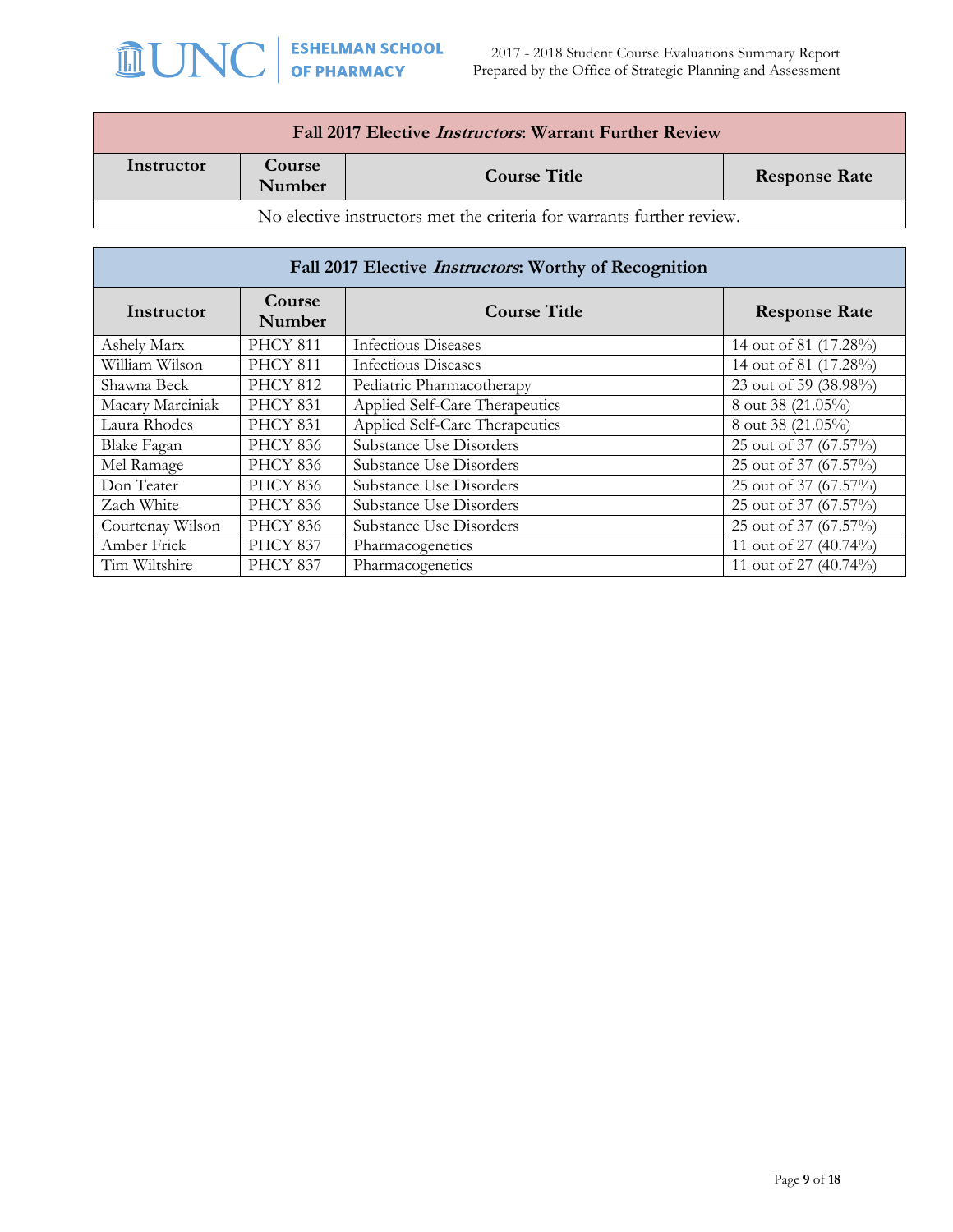# **Spring 2018 Student Course Evaluations Summary Report**

The School's *Policy and Procedures on [Student Evaluation of Course and Instructor Effectiveness](http://faopharmacy.unc.edu/files/2015/05/Course-Evaluation-Policy-and-Procedures-5-7-141.pdf)* states that the Office of Strategic Planning and Assessment, using established criteria, will review all student course evaluation results to determine whether any courses or instructors warrant further review or are worthy of recognition *(Appendix A).*

This report presents a summary of the *Spring 2018* student course evaluation results that met the School's established review criteria. The following tables specify the number of courses and instructors evaluated, the number and percentage of courses and instructors *warranting further review*; and the number and percentage of courses and instructors *worthy of recognition*.

It is important to keep in mind that student course evaluations represent *one* component of an overall course and instructor assessment process. The results do not reflect peer evaluation of instructor teaching effectiveness or a comprehensive, systematic review of a course.

| Spring 2018 Overall Response Rates   |                    |  |  |
|--------------------------------------|--------------------|--|--|
|                                      | $\frac{\theta}{a}$ |  |  |
| <b>Professional Courses</b>          | $50.9\%$           |  |  |
| <b>Graduate Courses</b>              | $81.1\%$           |  |  |
| <b>Elective Courses</b> <sup>1</sup> | 53%                |  |  |

<sup>1</sup>Elective Courses can be Professional and/or Graduate.

| Spring 2018 Courses |                             |  |                               |  |                              |  |
|---------------------|-----------------------------|--|-------------------------------|--|------------------------------|--|
| <b>COURSES</b>      | <b>Courses</b><br>Evaluated |  | <b>Warrant Further Review</b> |  | <b>Worthy of Recognition</b> |  |
|                     |                             |  | $\frac{9}{6}$                 |  |                              |  |
| Professional        | 13                          |  | $7.69\%$                      |  | 7.69%                        |  |
| Graduate            | 10                          |  | $0\%$                         |  | 20%                          |  |
| <b>Electives</b>    |                             |  | 4.76%                         |  | 38.1%                        |  |

| Spring 2018 <i>Instructors</i> |                                                |                                     |               |                                    |               |  |
|--------------------------------|------------------------------------------------|-------------------------------------|---------------|------------------------------------|---------------|--|
| <b>INSTRUCTORS</b>             | <i>Instructors</i><br>Evaluated <sup>2,3</sup> | Warrant Further Review <sup>4</sup> |               | Worthy of Recognition <sup>5</sup> |               |  |
|                                | #                                              | #                                   | $\frac{0}{0}$ |                                    | $\frac{0}{a}$ |  |
| Professional                   | 46                                             |                                     | $2.17\%$      |                                    | 45.65%        |  |
| Graduate                       | 48                                             |                                     | $0\%$         | 20                                 | 41.67%        |  |
| <b>Electives</b>               | 73                                             |                                     | $0\%$         |                                    | $60.27\%$     |  |

<sup>2</sup>Course Directors identify instructors to be evaluated; there are no requirements on number of contact hours taught in order to be evaluated.

<sup>3</sup> If an instructor was evaluated in more than one course, s/he is only counted once.

<sup>4</sup> If an instructor met "warrants further review" criteria more than once, s/he is only counted once.

<sup>5</sup>If an instructor met "worthy of recognition" criteria more than once, s/he is only counted once.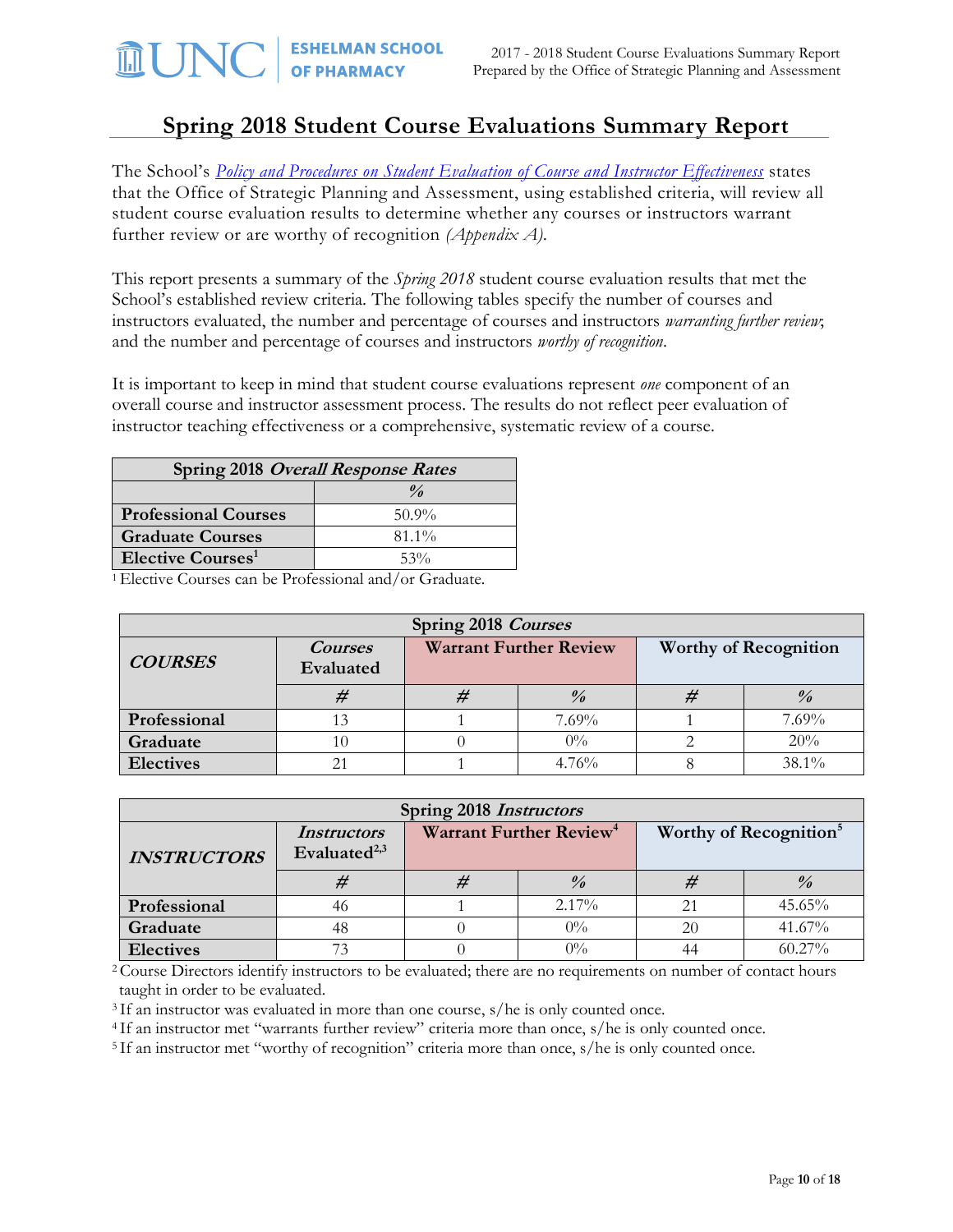### **PROFESSIONAL PROGRAM**

| Spring 2018 Professional Program: Courses |                                                               |               |  |       |
|-------------------------------------------|---------------------------------------------------------------|---------------|--|-------|
| Courses<br>Evaluated                      | <b>Worthy of Recognition</b><br><b>Warrant Further Review</b> |               |  |       |
|                                           |                                                               | $\frac{0}{0}$ |  |       |
|                                           |                                                               | $7.69\%$      |  | 7.69% |

| <b>Spring 2018 Professional Program</b><br><b>Courses: Warrant Further Review</b> |                                |                             |                                |                        |  |
|-----------------------------------------------------------------------------------|--------------------------------|-----------------------------|--------------------------------|------------------------|--|
| Year                                                                              | Course<br>Number               | <b>Course Title</b>         | <b>Course Director</b>         | <b>Response Rate</b>   |  |
| PY3                                                                               | Removed for<br>confidentiality | Removed for confidentiality | Removed for<br>confidentiality | 73 out of 143 (51.05%) |  |

| <b>Spring 2018 Professional Program</b><br><b>Courses: Worthy of Recognition</b> |                                                                                           |                             |                                |                        |  |
|----------------------------------------------------------------------------------|-------------------------------------------------------------------------------------------|-----------------------------|--------------------------------|------------------------|--|
| Year                                                                             | Course<br><b>Course Title</b><br><b>Course Director</b><br><b>Response Rate</b><br>Number |                             |                                |                        |  |
| PY3                                                                              | Removed for<br>confidentiality                                                            | Removed for confidentiality | Removed for<br>confidentiality | 75 out of 143 (52.45%) |  |

| Spring 2018 Professional Program: Instructors |  |                                     |  |                                    |  |
|-----------------------------------------------|--|-------------------------------------|--|------------------------------------|--|
| Instructors<br>Evaluated <sup>6,7</sup>       |  | Warrant Further Review <sup>8</sup> |  | Worthy of Recognition <sup>9</sup> |  |
|                                               |  |                                     |  |                                    |  |
|                                               |  | $2.17\%$                            |  | $45.65\%$                          |  |

<sup>6</sup>Course Directors identify instructors to be evaluated by students; there are no requirements on number of contact hours taught in order to be evaluated. Therefore, some instructors may have taught only one class

session; whereas, other instructors may have taught numerous times in one or more courses.

<sup>7</sup> If an instructor was evaluated in more than one course, in a given Program or Course Type, she is only counted once.

<sup>8</sup> If an instructor met "warrants further review" criteria more than once, in a given Program or Course Type, s/he is only counted once.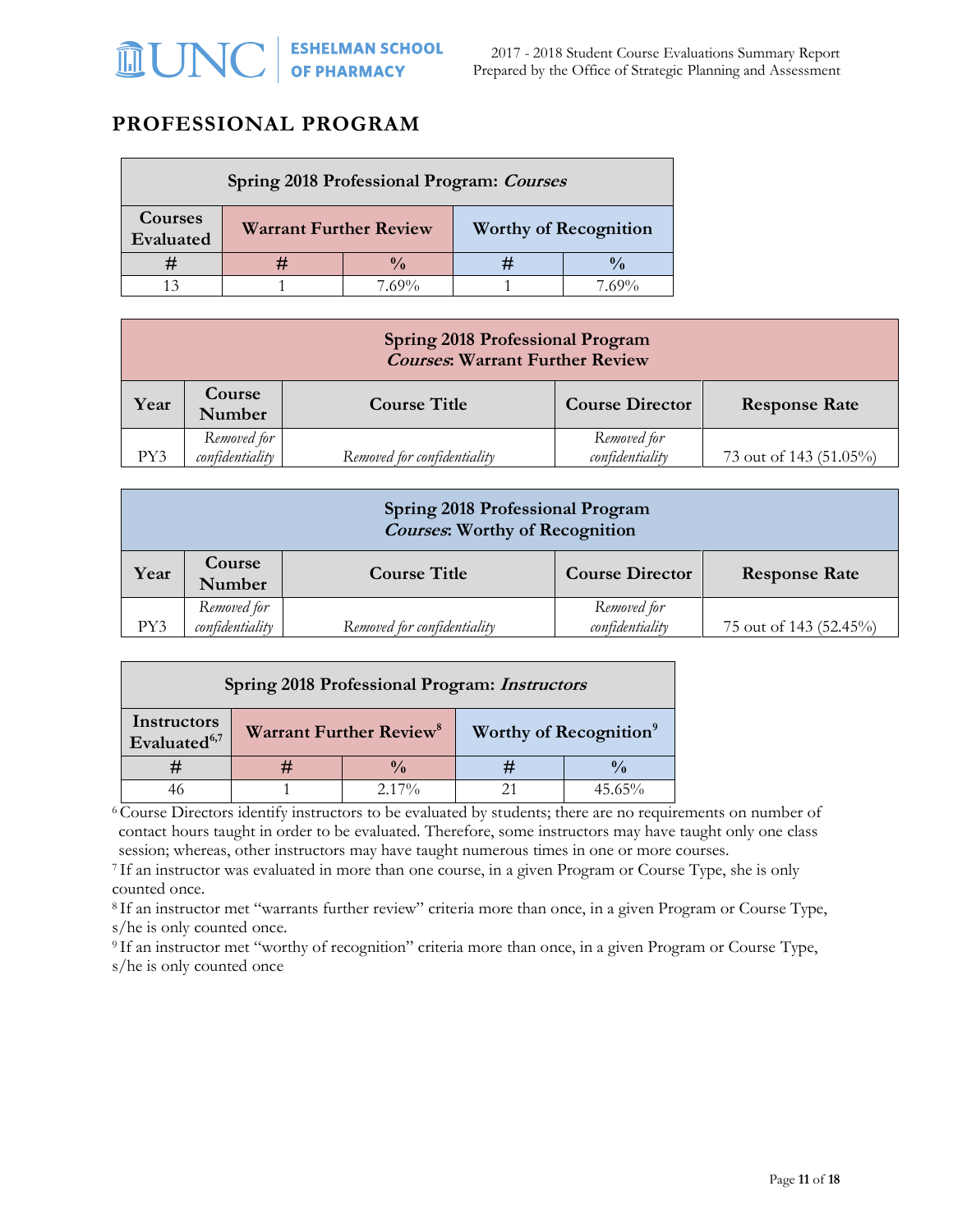# **MUNC** SEPLE AND SCHOOL

| <b>Spring 2018 Professional Program</b><br><b>Instructors: Warrant Further Review</b>                                            |  |  |  |                      |
|----------------------------------------------------------------------------------------------------------------------------------|--|--|--|----------------------|
| Course<br>Year<br><b>Course Title</b><br>Instructor<br>Number                                                                    |  |  |  | <b>Response Rate</b> |
| Removed for<br>Removed for<br>confidentiality<br>confidentiality<br>PY3<br>73 out of 143 (51.05%)<br>Removed for confidentiality |  |  |  |                      |

| <b>Spring 2018 Professional Program</b><br><b>Instructors: Worthy of Recognition</b> |                         |                  |                                          |                                     |
|--------------------------------------------------------------------------------------|-------------------------|------------------|------------------------------------------|-------------------------------------|
| Year                                                                                 | Instructor              | Course<br>Number | <b>Course Title</b>                      | <b>Response Rate</b>                |
| PY1                                                                                  | Heidi Anksorus          | <b>PHCY 506</b>  | Medical Terminology 2                    | 78 outo f 153 (50.98%)              |
| PY1                                                                                  | Heidi Anksorus          | PHCY 508         | Pharmaceutical Calculations 2            | 85 out of 153 (55.56%)              |
| PY1                                                                                  | Ryan Beechinor          | PHCY 510         | Found. of Clinical Pharmacology          | 76 out of 154 (49.35%)              |
| PY1                                                                                  | Aparna<br>Krishnamurthy | PHCY 510         | Found. of Clinical Pharmacology          | 76 out of 154 (49.35%)              |
| PY1                                                                                  | Craig Lee               | PHCY 510         | Found. of Clinical Pharmacology          | 76 out of 154 (49.35%)              |
| PY1                                                                                  | Ashley Marx             | PHCY 510         | Found. of Clinical Pharmacology          | 76 out of 154 (49.35%)              |
| PY1                                                                                  | Jo Ellen Rodgers        | PHCY 510         | Found. of Clinical Pharmacology          | 76 out of 154 (49.35%)              |
| PY1                                                                                  | Adam Persky             | PHCY 511         | Found. of Pharmacokinetics               | 67 out of 153 (43.79%)              |
| PY1                                                                                  | Jessica Greene          | PHCY 512         | Pharmaceutics & Drug Delivery<br>Systems | 127 out of 153 (83.01%)             |
| PY1                                                                                  | Michael Jay             | PHCY 512         | Pharmaceutics & Drug Delivery<br>Systems | 127 out of 153 (83.01%)             |
| PY1                                                                                  | Alexander Kabanov       | PHCY 512         | Pharmaceutics & Drug Delivery<br>Systems | 127 out of 153 (83.01%)             |
| PY1                                                                                  | Heidi Anksorus          | PHCY 516         | Foundations of Patient Care              | $\overline{69}$ out of 153 (45.10%) |
| PY1                                                                                  | Amanda Savage           | PHCY 516         | Foundations of Patient Care              | 69 out of 153 (45.10%)              |
| PY1                                                                                  | Jessica Robinson        | PHCY 519         | Self-Care & Non-Prescription Meds        | 71 out of 153 (46.41%)              |
| PY1                                                                                  | Shannon Holt            | PHCY 529         | Pharmacotherapy: Foundations             | $\overline{75}$ out of 153 (49.02%) |
| PY1                                                                                  | Jo Ellen Rodgers        | <b>PHCY 529</b>  | Pharmacotherapy: Foundations             | 75 out of 153 (49.02%)              |
| PY1                                                                                  | Dennis Williams         | PHCY 529         | Pharmacotherapy: Foundations             | 75 out of 153 (49.02%)              |
| PY2                                                                                  | Heidi Anksorus          | PHCY 631         | Integrative Pharmacotherapy I            | 76 out of 142 (53.52%)              |
| PY2                                                                                  | Robert Dupuis           | PHCY 631         | Integrative Pharmacotherapy I            | 76 out of 142 (53.52%)              |
| PY2                                                                                  | Suzanne Harris          | PHCY 631         | Integrative Pharmacotherapy I            | 76 out of 142 (53.52%)              |
| PY <sub>2</sub>                                                                      | Ashley Marx             | PHCY 631         | Integrative Pharmacotherapy I            | 76 out of 142 (53.52%)              |
| PY <sub>2</sub>                                                                      | Mollie Scott            | PHCY 631         | Integrative Pharmacotherapy I            | 76 out of 142 (53.52%)              |
| PY <sub>2</sub>                                                                      | Dennis Williams         | <b>PHCY 631</b>  | Integrative Pharmacotherapy I            | 76 out of 142 (53.52%)              |
| PY <sub>2</sub>                                                                      | Stephanie Kiser         | PHCY 636         | Lead & Prof Development I                | 68 out of 145 (46.90%)              |
| PY3                                                                                  | Stephanie Kiser         | <b>PHCY 718</b>  | Patient Care Experience II               | 67 out of 143 (46.85%)              |
| PY3                                                                                  | <b>Betsy Sleath</b>     | PHCY 718         | Patient Care Experience II               | 67 out of 143 (46.85%)              |
| PY3                                                                                  | Jay Campbell            | <b>PHCY 722</b>  | Pharmacy Law                             | 75 out of 143 (52.45%)              |
| PY3                                                                                  | Thamer Almangour        | PHCY 733         | Integrative Pharmacotherapy III          | 73 out of 143 (51.05%)              |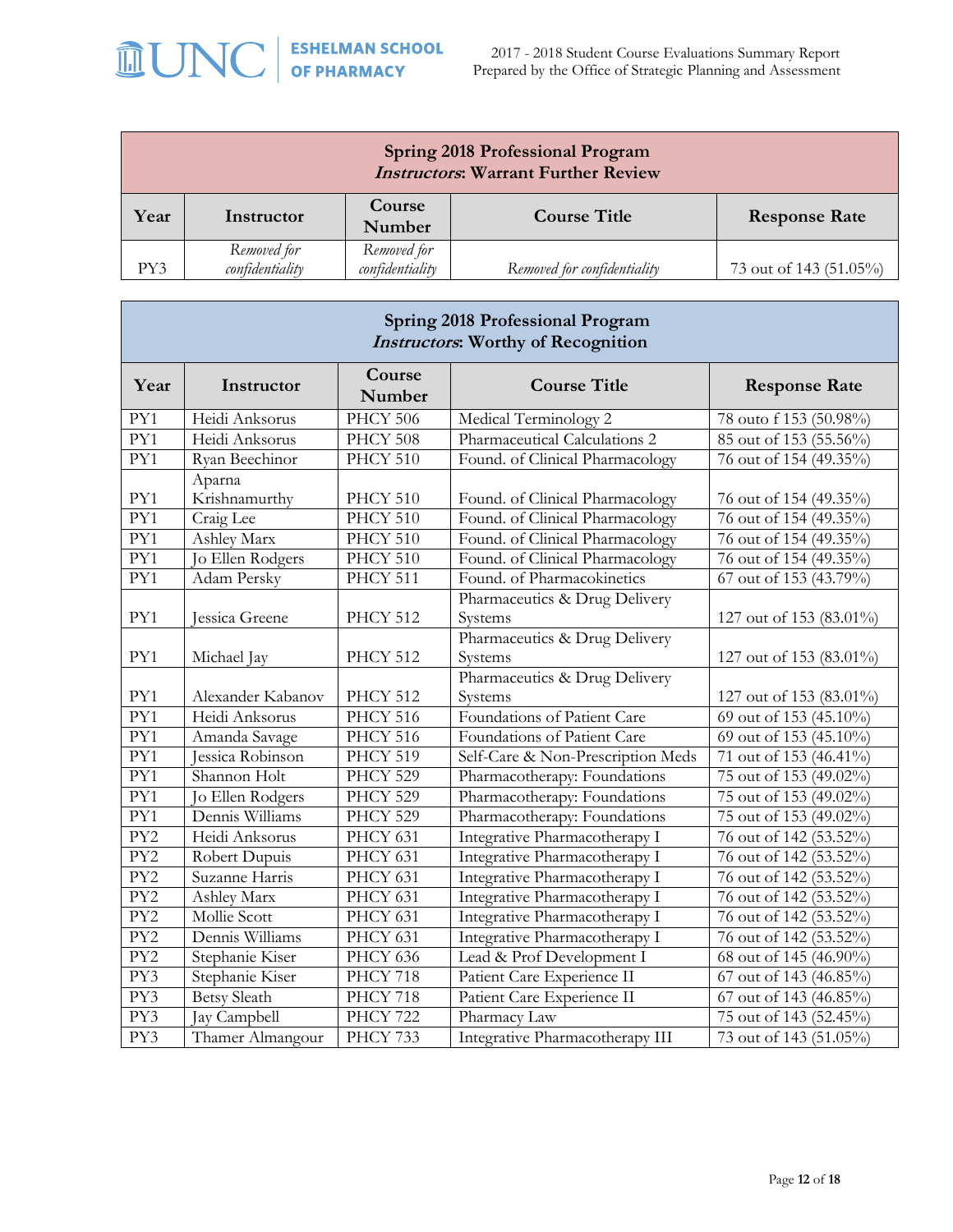### **GRADUATE PROGRAM**

| Spring 2018 Graduate Program: Courses |  |                               |                              |  |
|---------------------------------------|--|-------------------------------|------------------------------|--|
| Courses<br>Evaluated                  |  | <b>Warrant Further Review</b> | <b>Worthy of Recognition</b> |  |
|                                       |  | $\mathbf{0}$                  |                              |  |
|                                       |  |                               |                              |  |

| <b>Spring 2018 Graduate Program</b><br><b>Courses: Warrant Further Review</b> |                     |                        |                      |  |
|-------------------------------------------------------------------------------|---------------------|------------------------|----------------------|--|
| Course<br>Number                                                              | <b>Course Title</b> | <b>Course Director</b> | <b>Response Rate</b> |  |
| No graduate program courses met the criteria for warrants further review.     |                     |                        |                      |  |

| Spring 2018 Graduate Program<br><b>Courses: Worthy of Recognition</b>                                       |                                         |               |                     |  |  |
|-------------------------------------------------------------------------------------------------------------|-----------------------------------------|---------------|---------------------|--|--|
| Course<br>Course<br><b>Course Title</b><br><b>Response Rate</b><br>Number<br>Director                       |                                         |               |                     |  |  |
| DPET 841                                                                                                    | Science and Methods in Drug Development | Robert Dupuis | 6 out of 7 (85.71%) |  |  |
| Daniel Gonzalez/<br>PK Module 3: Population PK/PD Analysis<br>Rao Gauri<br>DPET 857<br>6 out of 6 $(100\%)$ |                                         |               |                     |  |  |

| Spring 2018 Graduate Program: <i>Instructors</i> |                    |                                      |  |                                     |
|--------------------------------------------------|--------------------|--------------------------------------|--|-------------------------------------|
| Instructors<br>Evaluated <sup>10,11</sup>        |                    | Warrant Further Review <sup>12</sup> |  | Worthy of Recognition <sup>13</sup> |
|                                                  | $\frac{0}{\alpha}$ |                                      |  |                                     |
|                                                  |                    | 707                                  |  | 41.67%                              |

<sup>10</sup> Course Directors identify instructors to be evaluated by students; there are no requirements on number of contact hours taught in order to be evaluated. Therefore, some instructors may have taught only one class session; whereas, other instructors may have taught numerous times in one or more courses.

<sup>11</sup> If an instructor was evaluated in more than one course, in a given Program or Course Type, s/he is only counted once.

<sup>12</sup> If an instructor met "warrants further review" criteria more than once, in a given Program or Course Type, s/he is only counted once.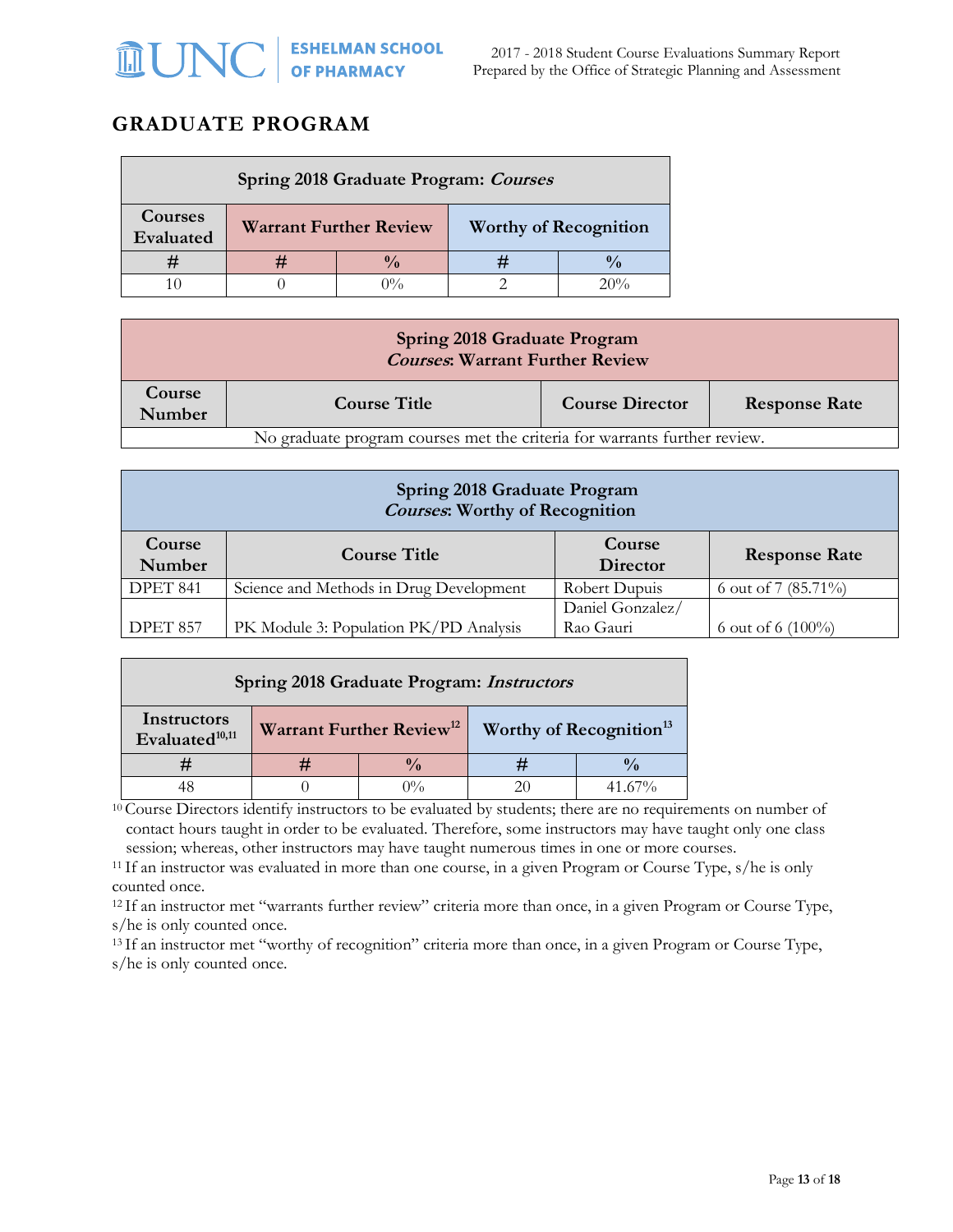

| <b>Spring 2018 Graduate Program</b><br><b>Instructors: Warrant Further Review</b> |                  |                                                                               |                        |  |
|-----------------------------------------------------------------------------------|------------------|-------------------------------------------------------------------------------|------------------------|--|
| Instructor                                                                        | Course<br>Number | <b>Course Title</b>                                                           | <b>Response Rate</b>   |  |
|                                                                                   |                  | No graduate program instructors met the criteria for warrants further review. |                        |  |
| Spring 2018 Graduate Program<br><b>Instructors:</b> Worthy of Recognition         |                  |                                                                               |                        |  |
| Instructor                                                                        | Course<br>Number | <b>Course Title</b>                                                           | <b>Response Rate</b>   |  |
| <b>Albert Bowers</b>                                                              | CBMC 804A        | Biochemical Foundations of Chemical Biology                                   | 10 out of 10 $(100\%)$ |  |
| Stephen Frye                                                                      | CBMC 804A        | Biochemical Foundations of Chemical Biology                                   | 10 out of 10 $(100\%)$ |  |
| Nathaniel Hathaway                                                                | CBMC 804A        | Biochemical Foundations of Chemical Biology                                   | 10 out of 10 (100%)    |  |
| Michael Jarstfer                                                                  | CBMC 804A        | Biochemical Foundations of Chemical Biology                                   | 10 out of 10 $(100\%)$ |  |
| Robert McGinty                                                                    | CBMC 804A        | Biochemical Foundations of Chemical Biology                                   | 10 out of 10 $(100\%)$ |  |
| Kenneth Pearce                                                                    | CBMC 804A        | Biochemical Foundations of Chemical Biology                                   | 10 out of 10 (100%)    |  |
| Robert Dupuis                                                                     | DPET 841         | Science and Methods in Drug Development                                       | 6 out of 7 (85.71%)    |  |
| William Zamboni                                                                   | DPET 841         | Science and Methods in Drug Development                                       | 6 out of 7 (85.71%)    |  |
| Yanguang Cao                                                                      | <b>DPET 858</b>  | PK Module 4: Advanced PK/PD Modeling                                          | 5 out of 6 (83.33%)    |  |

Kim Brouwer MOPH 890 Special Topics in Advanced Pharmaceutics 9 out of 11 (81.82%) Amber Frick MOPH 890 Special Topics in Advanced Pharmaceutics 9 out of 11 (81.82%) Craig Lee MOPH 890 Special Topics in Advanced Pharmaceutics 9 out of 11 (81.82%) Wendy Cox PACE 820 Health-System Pharmacy Leadership 8 out of 8 (100%) Bob Granko PACE 820 Health-System Pharmacy Leadership 8 out of 8 (100%) Scott Savage PACE 820 Health-System Pharmacy Leadership 8 out of 8 (100%) Jason Chrittenden | DPET 857 | PK Module 3: Population PK/PD Analysis | 6 out of 6 (100%) Jon Collins  $\vert$  DPET 857 PK Module 3: Population PK/PD Analysis  $\vert$  6 out of 6 (100%) Daniel Gonzalez DPET 857 PK Module 3: Population PK/PD Analysis 6 out of 6 (100%) Nathan Teuscher | DPET 857 | PK Module 3: Population PK/PD Analysis | 6 out of 6 (100%) Daniel Weiner | DPET 857 | PK Module 3: Population PK/PD Analysis | 6 out of 6 (100%)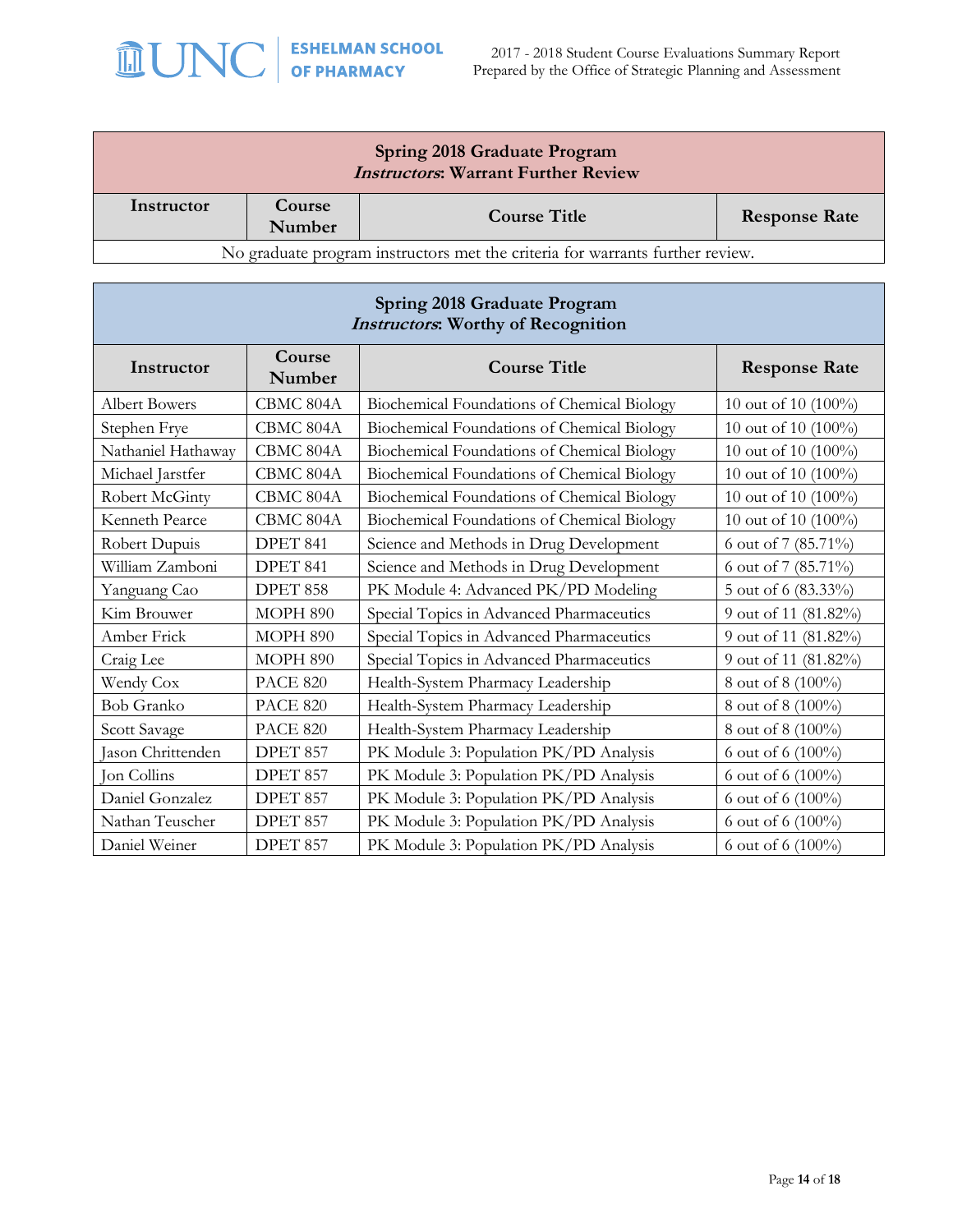## **ELECTIVE COURSES**

| <b>Spring 2018 Elective Courses</b> |                               |          |  |                              |
|-------------------------------------|-------------------------------|----------|--|------------------------------|
| Courses<br>Evaluated <sup>14</sup>  | <b>Warrant Further Review</b> |          |  | <b>Worthy of Recognition</b> |
|                                     |                               |          |  |                              |
|                                     |                               | $4.76\%$ |  | $38.1\%$                     |

<sup>14</sup>Elective Courses can be Professional and/or Graduate.

| Spring 2018 Elective Courses: Warrant Further Review |                             |                                |                        |  |
|------------------------------------------------------|-----------------------------|--------------------------------|------------------------|--|
| Course<br>Number                                     | <b>Course Title</b>         | <b>Course Director</b>         | <b>Response Rate</b>   |  |
| Removed for<br>confidentiality                       | Removed for confidentiality | Removed for<br>confidentiality | 2 out of 8 $(25.00\%)$ |  |

| Spring 2018 Elective Courses: Worthy of Recognition |                                      |                        |                        |  |  |
|-----------------------------------------------------|--------------------------------------|------------------------|------------------------|--|--|
| Course<br>Number                                    | <b>Course Title</b>                  | <b>Course Director</b> | <b>Response Rate</b>   |  |  |
| <b>PHCY 624</b>                                     | <b>RASPI</b>                         | Craig Lee              | 13 out of 26 (50.00%)  |  |  |
| <b>PHCY 726</b>                                     | <b>RASP III</b>                      | Craig Lee              | 17 out of 25 (68.00%)  |  |  |
|                                                     |                                      | Kim Sanders/           |                        |  |  |
| PHCY 800                                            | Geriatric Pharm Practice             | Tasha Woodall          | 19 out of 30 (63.33%)  |  |  |
| <b>PHCY 801</b>                                     | Radiopharmacy I                      | Eric Smith             | 2 out of 3 $(66.67\%)$ |  |  |
|                                                     |                                      | Amy Sauls/             |                        |  |  |
| <b>PHCY 804</b>                                     | Travel Medicine Care                 | John Schimmelfing      | 12 out of 18 (66.67%)  |  |  |
| <b>PHCY 807</b>                                     | Veterinary Pharmacy                  | Gigi Davidson          | 5 out of 8 (62.50%)    |  |  |
| PHCY 810                                            | Pharmaceutical Compounding           | Robert Shrewsbury      | 6 out of 15 (40.00%)   |  |  |
| <b>PHCY 823</b>                                     | Int'l Clin Classroom Case Discussion | Dennis Williams        | 5 out of 6 (83.33%)    |  |  |

| <b>Spring 2018 Elective Instructors</b>   |                                            |  |  |                                     |
|-------------------------------------------|--------------------------------------------|--|--|-------------------------------------|
| Instructors<br>Evaluated <sup>15,16</sup> | <b>Warrant Further Review<sup>17</sup></b> |  |  | Worthy of Recognition <sup>18</sup> |
|                                           |                                            |  |  |                                     |
|                                           |                                            |  |  |                                     |

<sup>15</sup> Course Directors identify instructors to be evaluated by students; there are no requirements on number of contact hours taught in order to be evaluated. Therefore, some instructors may have taught only one class session; whereas, other instructors may have taught numerous times in one or more courses.

<sup>16</sup> If an instructor was evaluated in more than one course, in a given Program or Course Type, s/he is only counted once.

<sup>17</sup> If an instructor met "warrants further review" criteria more than once, in a given Program or Course Type, s/he is only counted once.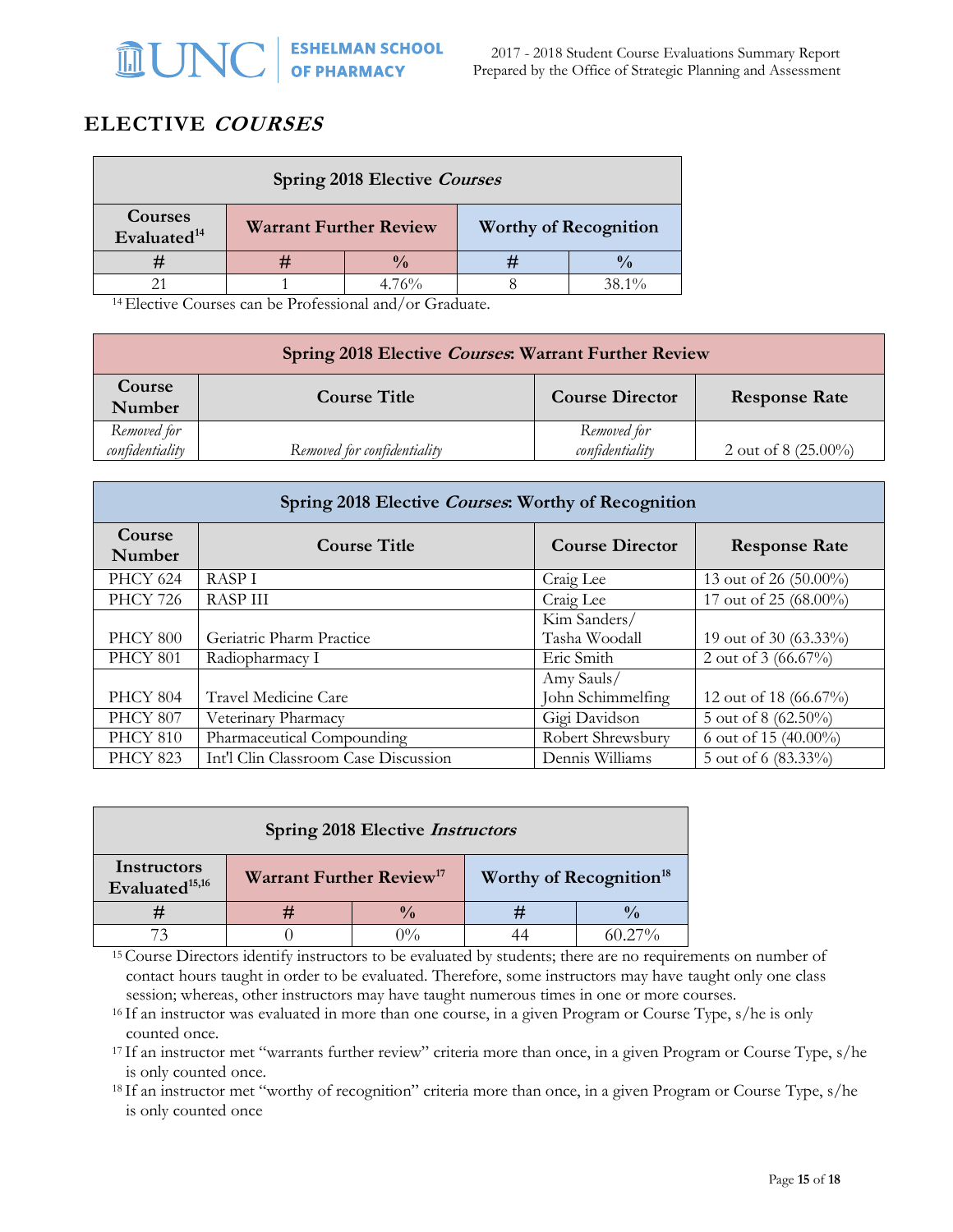| Spring 2018 Elective <i>Instructors</i> : Warrant Further Review      |                  |                     |                      |  |
|-----------------------------------------------------------------------|------------------|---------------------|----------------------|--|
| Instructor                                                            | Course<br>Number | <b>Course Title</b> | <b>Response Rate</b> |  |
| No elective instructors met the criteria for warrants further review. |                  |                     |                      |  |

| Spring 2018 Elective <i>Instructors</i> : Worthy of Recognition |                  |                              |                                        |  |
|-----------------------------------------------------------------|------------------|------------------------------|----------------------------------------|--|
| Instructor                                                      | Course<br>Number | <b>Course Title</b>          | <b>Response Rate</b>                   |  |
| Kim Boggess                                                     | PHCY 608I        | Managing Diabetes            | 6 out of 23 (26.09%)                   |  |
| Diane Dolan-Soto                                                | PHCY 608I        | Managing Diabetes            | 6 out of 23 (26.09%)                   |  |
| lean Dostou                                                     | PHCY 608I        | Managing Diabetes            | 6 out of 23 (26.09%)                   |  |
| Ann Jessup                                                      | PHCY 608I        | Managing Diabetes            | 6 out of 23 (26.09%)                   |  |
| Morgan Jones                                                    | PHCY 608I        | Managing Diabetes            | $\frac{1}{6}$ out of 23 (26.09%)       |  |
| Howard Kashefsky                                                | PHCY 608I        | Managing Diabetes            | 6 out of 23 (26.09%)                   |  |
| Sue Kirkman                                                     | PHCY 608I        | Managing Diabetes            | 6 out of 23 (26.09%)                   |  |
| Joe Largay                                                      | PHCY 608I        | Managing Diabetes            | 6 out of 23 (26.09%)                   |  |
| ennifer Law                                                     | PHCY 608I        | Managing Diabetes            | 6 out of 23 (26.09%)                   |  |
| Lauren McKnight                                                 | PHCY 608I        | Managing Diabetes            | 6 out of 23 (26.09%)                   |  |
| Amy Mottl                                                       | PHCY 608I        | Managing Diabetes            | 6 out of 23 (26.09%)                   |  |
| Laura Young                                                     | PHCY 608I        | <b>Managing Diabetes</b>     | 6 out of 23 (26.09%)                   |  |
| Craig Lee                                                       | <b>PHCY 624</b>  | <b>RASPI</b>                 | 13 out of 26 (50.0%)                   |  |
| Sachi Ozawa                                                     | <b>PHCY 624</b>  | <b>RASPI</b>                 | 13 out of 26 (50.0%)                   |  |
| Lauren Price                                                    | <b>PHCY 624</b>  | <b>RASPI</b>                 | 13 out of 26 $(50.0\%)$                |  |
| Ryan Beechinor                                                  | <b>PHCY 726</b>  | <b>RASP III</b>              | 17 out of 25 (68.00%)                  |  |
| Craig Lee                                                       | <b>PHCY 726</b>  | <b>RASP III</b>              | 17 out of 25 (68.00%)                  |  |
| Sachi Ozawa                                                     | <b>PHCY 726</b>  | <b>RASP III</b>              | 17 out of 25 (68.00%)                  |  |
| Tasha Woodall                                                   | PHCY 800         | Geriatric Pharm Practice     | 19 out of 30 (63.33%)                  |  |
| Eric Smith                                                      | PHCY 801         | Radiopharmacy I              | 2 out of 3 $(66.67\%)$                 |  |
| Raisa EI-kurdi                                                  | <b>PHCY 804</b>  | Travel Medicine Care         | 12 out of 18 (66.67%)                  |  |
| Chris Goodman                                                   | PHCY 804         | Travel Medicine Care         | 12 out of 18 (66.67%)                  |  |
| Amy Sauls                                                       | PHCY 804         | Travel Medicine Care         | 12 out of 18 (66.67%)                  |  |
| John Schimmelfing                                               | PHCY 804         | Travel Medicine Care         | 12 out of 18 (66.67%)                  |  |
| Gigi Davidson                                                   | <b>PHCY 807</b>  | Veterinary Pharmacy          | 5 out of 8 (62.50%)                    |  |
| Erica Earnhardt                                                 | PHCY 807         | Veterinary Pharmacy          | $\frac{1}{5}$ out of 8 (62.50%)        |  |
| Shelby Williams                                                 | PHCY 807         | Veterinary Pharmacy          | 5 out of 8 (62.50%)                    |  |
| Lindsay Harris                                                  | <b>PHCY 808</b>  | Critical Care                | 22 out of 42 (52.38%)                  |  |
| Leah Hatfield                                                   | PHCY 808         | Critical Care                | 22 out of 42 (52.38%)                  |  |
| Kalynn Rohde                                                    | PHCY 808         | Critical Care                | 22 out of 42 (52.38%)                  |  |
| Mary Grace                                                      |                  |                              |                                        |  |
| Bouldin                                                         | PHCY 810         | Pharmaceutical Compounding   | 6 out of 15 (40.00%)                   |  |
| Tanya Maklouf                                                   | PHCY 810         | Pharmaceutical Compounding   | 6 out of 15 (40.00%)                   |  |
| Robert Shrewsbury                                               | PHCY 810         | Pharmaceutical Compounding   | $\frac{6 \text{ out of } 15}{40.00\%}$ |  |
| John Shepherd                                                   | <b>PHCY 813</b>  | Clinical Toxicology          | 23 out of 45 (51.11%)                  |  |
| Roy Hawke                                                       | PHCY 817         | Making Medicines             | 16 out of 32 (50.00%)                  |  |
| Carla White                                                     | <b>PHCY 821</b>  | Communications in Healthcare | 21 out of 38 (55.26%)                  |  |
| Daniel Crona                                                    | <b>PHCY 822</b>  | Hem/Onc Pharmacotherapy      | 16 out of 29 (55.17%)                  |  |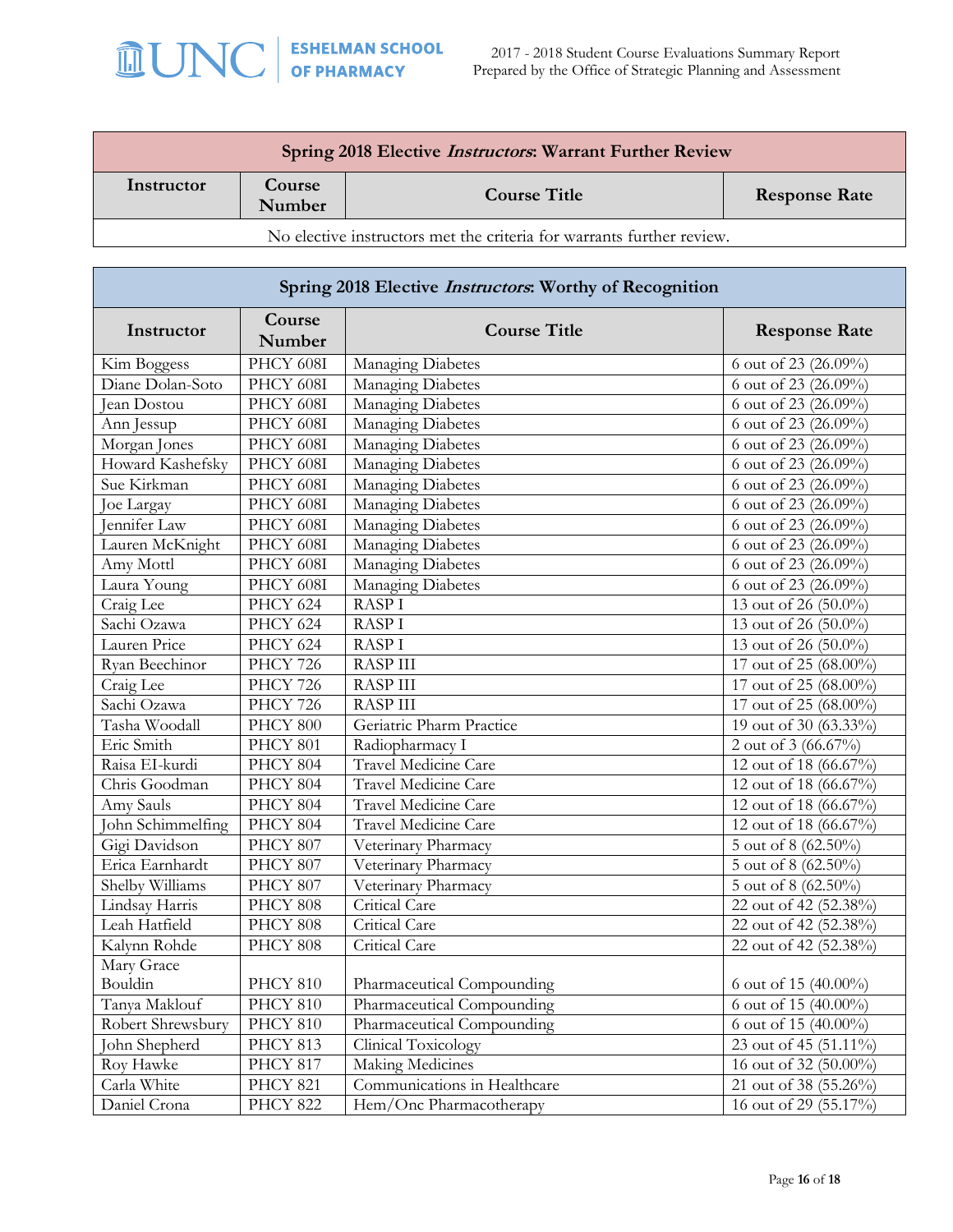2017 - 2018 Student Course Evaluations Summary Report Prepared by the Office of Strategic Planning and Assessment

| Spring 2018 Elective <i>Instructors</i> : Worthy of Recognition |                 |                                      |                       |  |
|-----------------------------------------------------------------|-----------------|--------------------------------------|-----------------------|--|
| Amber Proctor                                                   | <b>PHCY 822</b> | Hem/Onc Pharmacotherapy              | 16 out of 29 (55.17%) |  |
| Dennis Williams                                                 | <b>PHCY 823</b> | Int'l Clin Classroom Case Discussion | 5 out of 6 (83.33%)   |  |
| James Patterson                                                 | <b>PHCY 830</b> | Intro to Drug Development            | 10 out of 17 (58.82%) |  |
| Kristin Campbell                                                | <b>PHCY 833</b> | Adv Cardio Pharmacotherapy           | 29 out of 52 (55.77%) |  |
| Jonathan Cicci                                                  | <b>PHCY 833</b> | Adv Cardio Pharmacotherapy           | 29 out of 52 (55.77%) |  |
| Megan Clark                                                     | <b>PHCY 833</b> | Adv Cardio Pharmacotherapy           | 29 out of 52 (55.77%) |  |
| James Patterson                                                 | <b>PHCY 833</b> | Adv Cardio Pharmacotherapy           | 29 out of 52 (55.77%) |  |
| Jo Ellen Rodgers                                                | <b>PHCY 833</b> | Adv Cardio Pharmacotherapy           | 29 out of 52 (55.77%) |  |
| David Steeb                                                     | <b>PHCY 839</b> | Global & Rural Health                | 22 out of 38 (57.89%) |  |
| Stephanie Kiser                                                 | <b>PHCY 839</b> | Global & Rural Health                | 22 out of 38 (57.89%) |  |